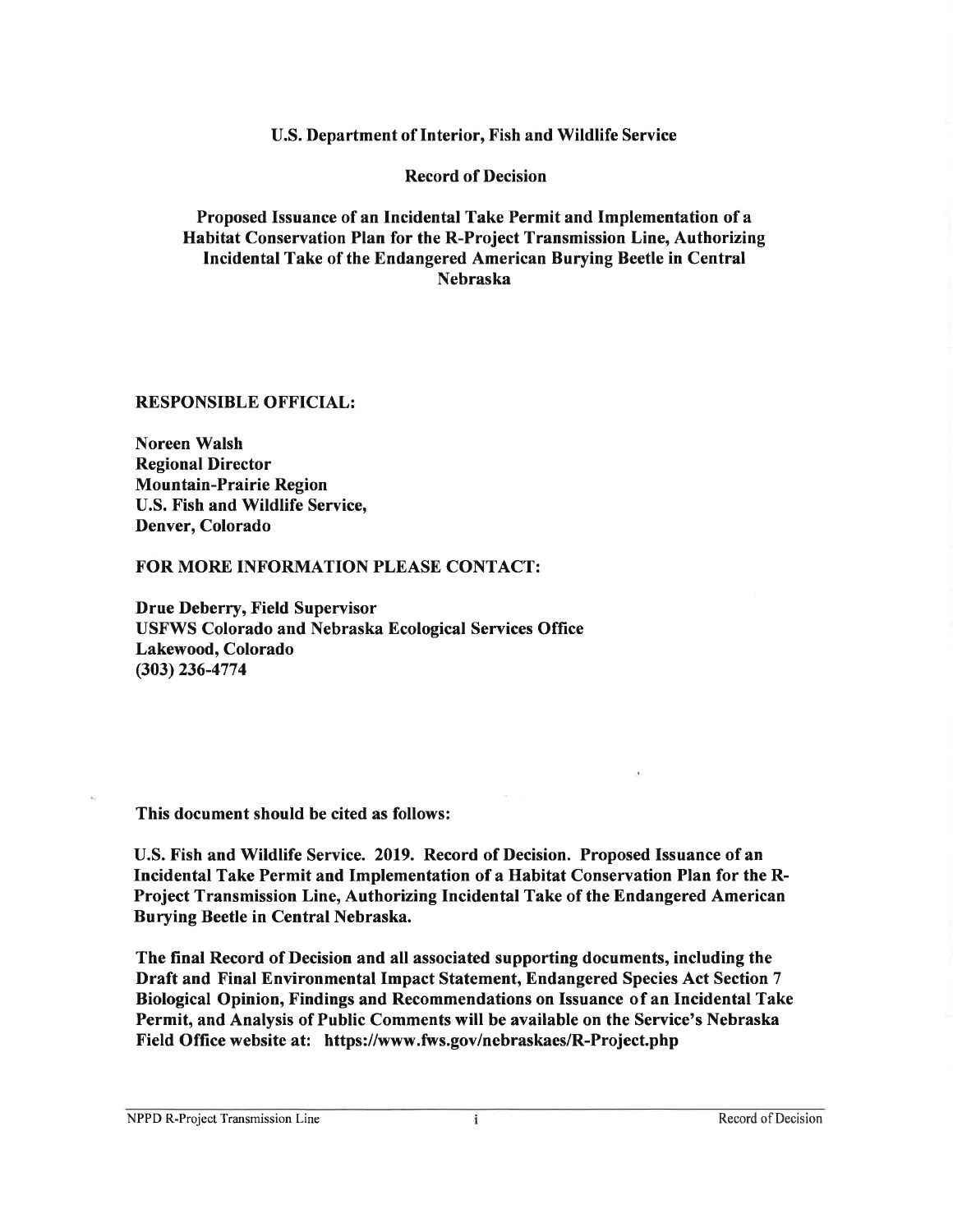#### $\mathbf{1}$ **INTRODUCTION**

We, the U.S. Fish and Wildlife Service (Service), developed this Record of Decision (ROD) in compliance with the National Environmental Policy Act (NEPA) of 1969, as amended, and the Department of the Interior's NEPA regulations (43 CFR 46). The purpose of this ROD is to document our decision for the selection of an alternative responding to the Nebraska Public Power District (NPPD) application for an incidental take permit (Permit) for the American burying beetle (beetle) under the Endangered Species Act of 1973, as amended (ESA), which includes implementation of the R-Project Habitat Conservation Plan (HCP).

#### $2<sup>1</sup>$ **ALTERNATIVES**

#### Alternative A: Tubular Steel Monopoles and Steel Lattice Towers (Proposed Action)

Alternative A would involve constructing a 225-mile-long, 345 kV transmission line in two segments. The 100-mile north/south segment would begin at the Gerald Gentleman Station Substation located south of Sutherland, Nebraska, and would extend north of Sutherland then east to U.S. Highway 83. The R-Project Transmission Line (R-Project) would then travel north following U.S. Highway 83 to connect to NPPD's existing substation east of Thedford, Nebraska, which would be expanded. The 125-mile east/west segment would begin at the Thedford Substation, then proceed east connecting to a new substation in Holt County, where it would connect to the Western Area Power Administration's Fort Thompson to Grand Island transmission line. The width of the ROW would be 200 feet (100 feet each side of centerline) for the entire transmission line, unless otherwise specified.

Two types of structures would be used for the R-Project—tubular steel monopoles and steel lattice towers. Tubular steel monopoles require large equipment for installation and would be used along NPPD's final route where there is relatively good access and where established roads exist (e.g., along U.S. Highway 83 or in cultivated fields). Tubular steel monopole structures would be placed approximately 1,350 feet apart (average ruling span) and have an average height of 150 feet. Steel lattice towers would be used in areas of the Sandhills where existing access routes are limited or do not exist. Lattice towers can be constructed with less overall effect on the surrounding area because smaller equipment and helicopters can be used during construction. Span lengths between lattice towers would be the same as monopoles, and the towers would have an average height of 130 feet.

The Gerald Gentlemen Station Substation, located in Lincoln County, just south of Sutherland Reservoir State Recreation Area and north of West Power Road, would be expanded within its existing footprint and would include installation of a 345 kV breaker, 345 kV reactor, and 345 kV dead-end structure. The Thedford Substation expansion site is located in Thomas County, east of Thedford, east of the existing Thedford 115 kV Substation, and north of State Highway 2. The new Holt County Substation would be located in Holt County on the northwest corner of the intersection of 846th Road and 510th Avenue.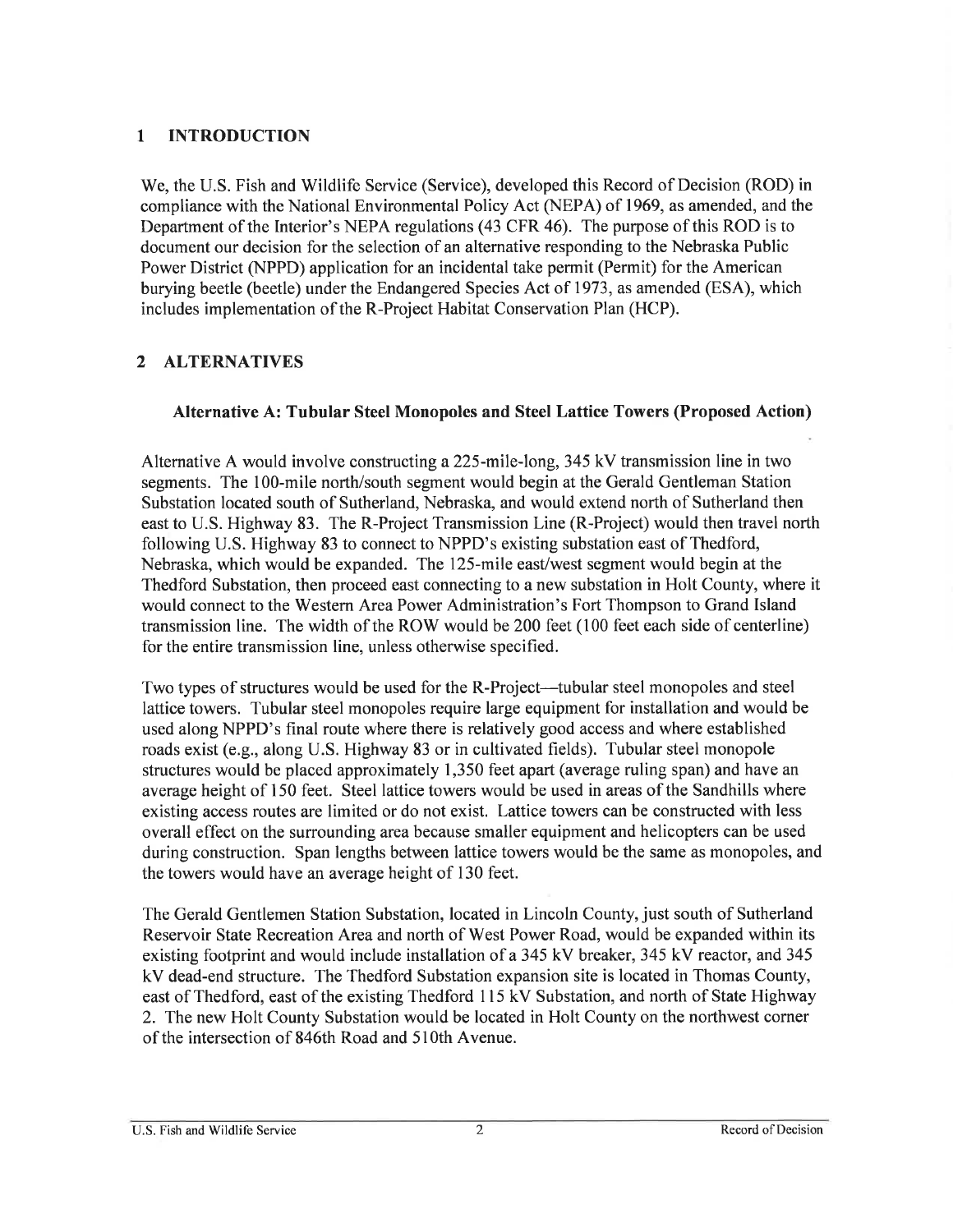Following construction, temporary work areas and access routes would be removed and the area restored to original condition. NPPD would stabilize and revegetate all temporarily disturbed areas. NPPD would also develop a Restoration Management Plan, which would be finalized and submitted to the Service prior to the start of construction. The Restoration Management Plan would include stipulations for successful restoration criteria and steps that would be taken in the event restoration does not meet these stipulations.

Under Alternative A, NPPD would provide at least 500 acres of mitigation lands to conserve beetle habitat and offset temporary and permanent impacts.

#### **Alternative B: Tubular Steel Monopole Construction Only**

Alternative B would involve the use of tubular steel monopole structures along the entire length of the R-Project unlike the Proposed Action (Alternative A), which would use both steel lattice towers and monopole structures. Tubular steel monopoles require concrete foundations and temporary access routes because erecting the monopoles does not include use of helicopters. Access routes must support the heavy equipment (e.g., concrete trucks and cranes) necessary to pour concrete foundations and erect the structures. Where roads do not exist, temporary access routes must be constructed to access each structure. The area with temporary and emergency disturbances in Alternative B is approximately 486 acres more than the area with temporary and emergency disturbances in Alternative A. The area with permanent disturbances in Alternative B is approximately 25 acres more than the area with permanent disturbances in Alternative A. Because of the increased area of ground disturbance in Alternative B, more acres of beetle habitat would be affected (area with temporary and emergency impacts to beetle habitat is approximately 401 acres more than Alternative A and area with permanent impacts to beetle habitat is approximately 22 acres more than Alternative A) resulting in a greater level of take of the beetle. Under Alternative B, NPPD would provide 660 acres of mitigation lands to conserve beetle habitat and offset temporary and permanent impacts.

#### **No Action Alternative**

Under the No-action Alternative, a permit would not be issued and NPPD would not construct the R-Project as proposed. Under the No-action Alternative, the need for the R-Project (i.e., enhancing reliability, relieving congestion, and providing opportunities for renewable energy projects) would remain unmet, and reliability issues and congestion may become exacerbated over the next 50 years. Identifying another solution to meet the Project need would require NPPD or another electrical utility to initiate a new project planning process; however, future projects that do not include construction of an R-Project are too speculative to predict and adequately describe for a no-action condition; therefore, the No-action Alternative assumes that no Project would be constructed.

#### **DECISION AND RATIONALE**  $\mathbf{3}$

We, the Service, intend to issue a permit to authorize incidental take of the beetle to NPPD caused by the R-Project, as described in Alternative A, based on a thorough review of the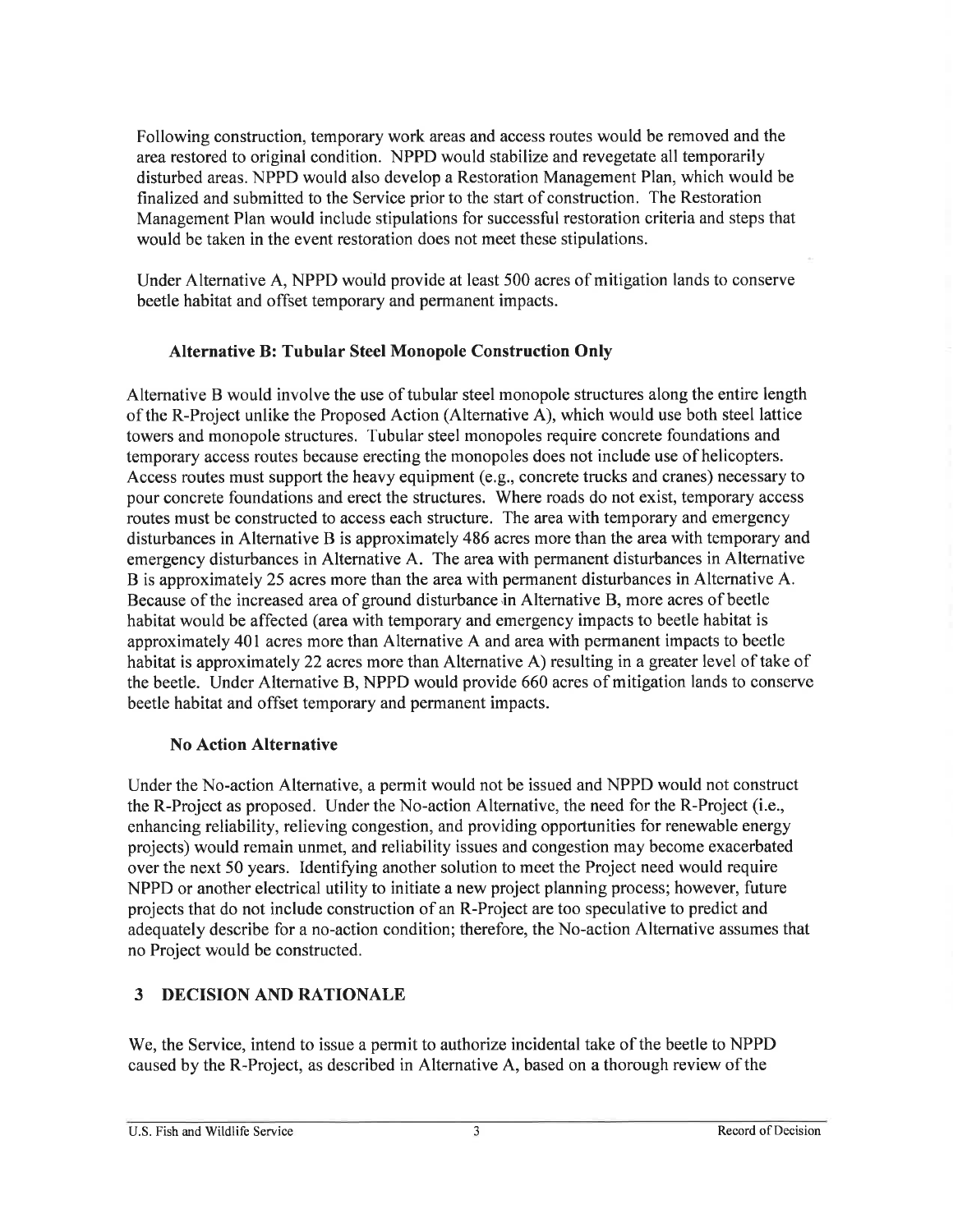alternatives and their environmental consequences as described in the FEIS. The primary criterion used to select a preferred alternative for the FEIS was to minimize the amount of ground disturbance and thus take of the American burying beetle. Because NPPD would use a combination of steel lattice towers and tubular monopole structures under Alternative A, less ground disturbance would occur and consequently less take of beetle would occur than under Alternative B. Tubular steel monopoles, which are typically used on most NPPD projects, require large equipment to install and would be used along the transmission line route where there is available access, along established roads or in cultivated fields. Steel lattice towers would be used in areas of the Sandhills where existing access roads are limited or do not exist. Lattice towers can be constructed with less overall effect on the surrounding area because smaller equipment and helicopter construction can be used for construction. Under either alternative, take of the beetle is anticipated in the form of harm. Significant modification of habitat will significantly impair breeding, foraging, and sheltering of the beetle, which is likely to result in killing or injury to individuals. Alternative A would permanently remove 33 acres of beetle habitat and temporarily impact 1,042 acres of beetle habitat. Alternative B would permanently remove 55 acres of beetle habitat and temporarily impact 1,367 acres of beetle habitat. Alternative A is consistent with NPPD's expressed need for the R-Project and complies with applicable laws and regulations. Through our NEPA analyses, ESA section 7 biological opinion (USFWS 2018b), and set of findings and recommendations on amending the permit (USFWS 2018c), we determined, and summarize below in Section 4, that all the following permit issuance criteria under Section  $10(a)(2)(B)$  of the ESA would be met:

1) the taking will be incidental; 2) NPPD will, to the maximum extent practicable, minimize and mitigate the impacts of such taking; 3) NPPD will ensure that adequate funding for the HCP will be provided; 4) the taking will not appreciably reduce the likelihood of the survival and recovery of the covered species in the wild; and 5) no other measures are necessary or appropriate for purposes of the HCP. Section  $10(a)(1)(B)$  also states that the Service shall issue an incidental take permit if the permit application, including the HCP, meets all the permit issuance criteria. Therefore, we are legally required to issue a permit to NPPD.

In consideration of the nature and magnitude of impacts to the factors of the natural and human environment analyzed in the FEIS, Alternative A provides protection and management of habitat for the beetle and the Service's need to respond to NPPD's application for a permit.

#### 4 PROJECT EFFECTS AND REQUIRED MITIGATION

The Service's issuance of a permit to NPPD for take of the beetle and implementation of Alternative A would result in short- and long-term, moderate-intensity, adverse effects on the beetle. Construction of the R-Project is expected to permanently disturb 33 acres of beetle habitat within the permit area and temporarily disturb an additional 1,042 acres of beetle habitat. Emergency repairs after various types of storms are anticipated to temporarily disturb an additional 208 acres of beetle habitat. In addition to the implementation of the avoidance and minimization measures described in the FEIS and HCP, NPPD would secure sufficient mitigation lands to offset the R-Project's impacts as a condition of the permit. To meet this requirement, NPPD has secured an Option to Purchase approximately 600 acres of mitigation lands in fee title in Blaine County, Nebraska. This parcel is a continuous tract of land that has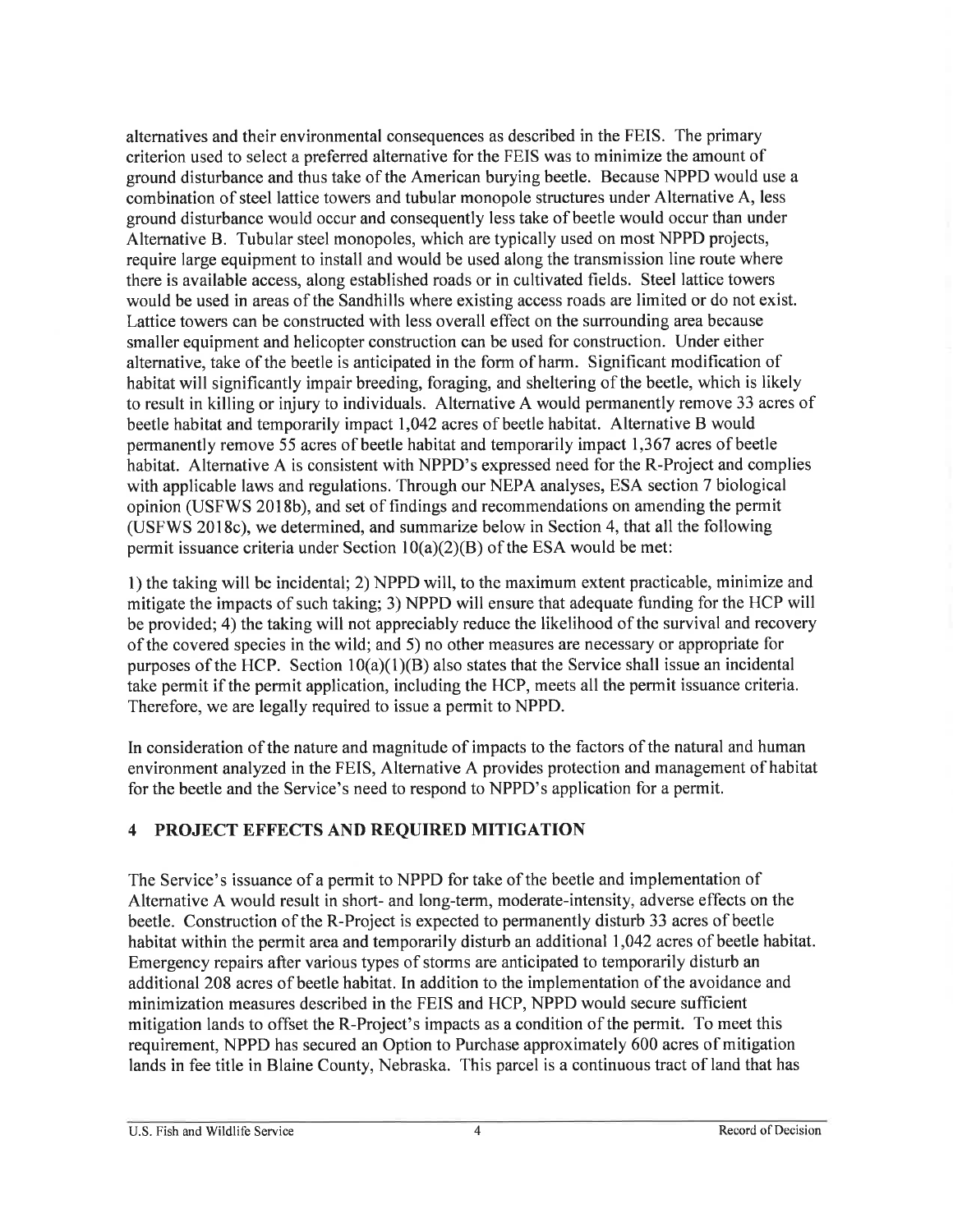documented beetle presence along the entire tract. Protection of this already-occupied beetle tract of land would ensure that it remains undeveloped in perpetuity.

To ensure restoration of disturbed beetle habitat, NPPD would also establish an escrow account to ensure the implementation and success of restoration efforts. NPPD prepared and submitted to the Service an escrow agreement for review that would be finalized prior to the start of construction activities. The escrow agreement is a financial assurances contract that ensures that funding is available in the event that restoration of beetle habitat is unsuccessful and NPPD is not taking active steps to achieve successful restoration, including adaptive management.

Alternative A would result in the permanent conversion of 52 acres of land to support the transmission line, of which 33 acres are beetle habitat. This permanent conversion would affect soil, vegetation, wetlands, wildlife habitat (including special status species habitat), and land use. Long-term, adverse impacts would also occur to wildlife, special status species, recreation and tourism, cultural resources, visual resources and aesthetics, air quality, noise, and health and safety. Approximately 1,759 acres of land would be temporarily disturbed under Alternative A, of which 1,042 acres are beetle habitat. Transportation would be affected in the short term from construction-related closures that interfere with regular traffic flow and local emergency response activities. Businesses and surrounding communities would enjoy beneficial economic impacts, both in the long term and short term. No disproportionate and adverse impacts are anticipated to occur on environmental justice populations.

Potentially adverse direct and indirect effects are anticipated from implementing the R-Project on visual and cultural resources. The visual resources adverse effects on aesthetic resources are because of the introduction of a new element to the Sandhills landscape, particularly for permanent residents along the transmission route. The cultural resources adverse effects are due to diminishing the location, setting, feeling and association by introducing adverse effects to visual, auditory, and atmospheric integrity on historic sites and trails along NPPD's final route. Potential measures to mitigate and minimize impacts to cultural resources may include shifting the installation of ground-disturbing features such as transmission poles, rerouting access routes, excavating archaeological sites, or pursuing creative mitigation measures to offset unavoidable impacts.

## 5 MONITORING AND REPORTING

NPPD will conduct compliance monitoring to verify that estimated take of the beetle is not exceeded and to ensure that all avoidance, minimization, and mitigation measures are implemented as described in the HCP. NPPD will also conduct effectiveness monitoring to evaluate post-construction restoration and inform the adaptive management program where additional restoration is needed.

Annual reports will serve as the primary tracking method for measuring performance and progress towards achieving the HCP's goals and objectives.

#### PUBLIC INVOLVEMENT AND COORDINATION 6

On October 30, 2014, the Service published a Notice of Intent (NOI) in the Federal Register to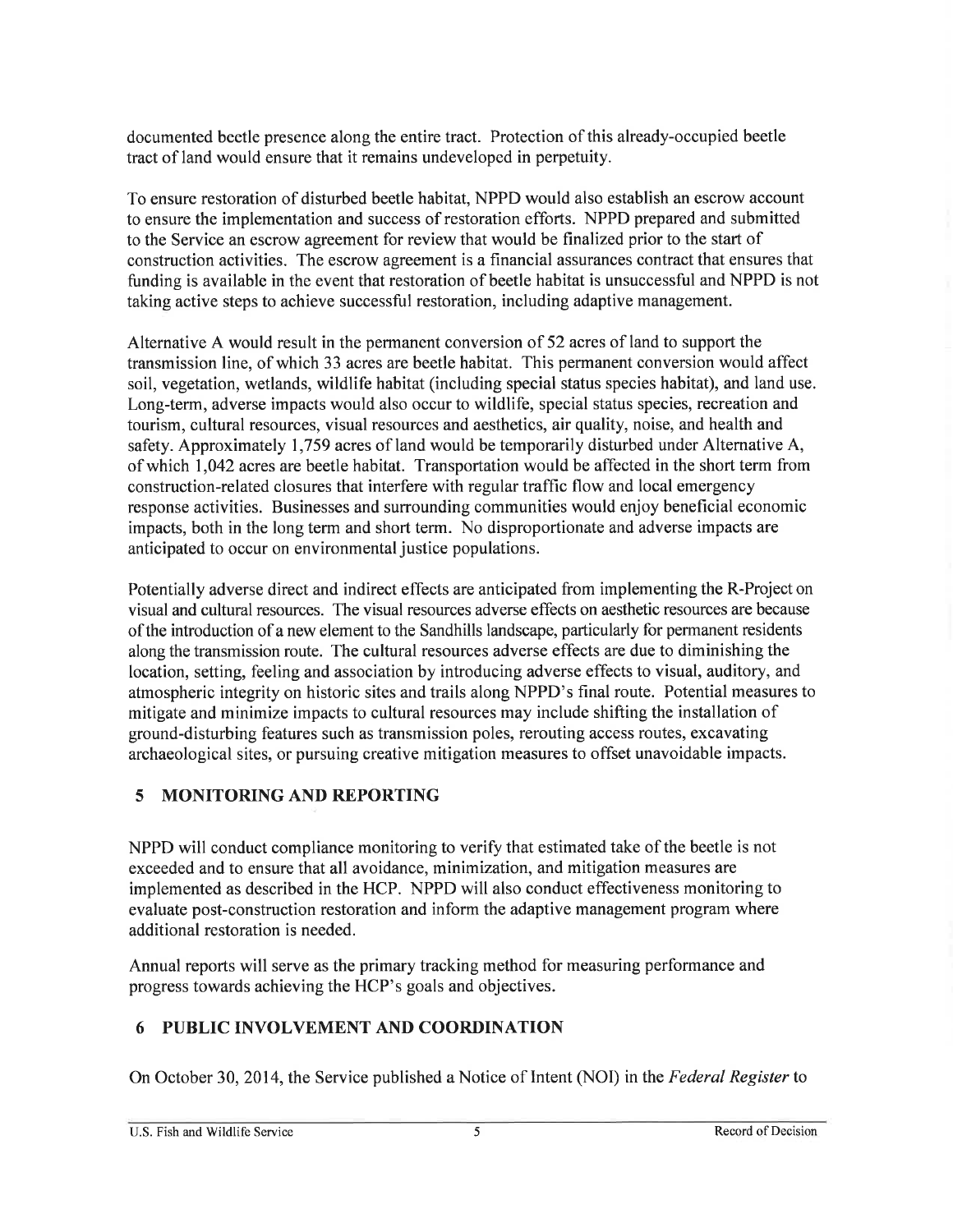inform the public of its intent to prepare an EIS that assesses the impacts on the human environment from the proposed issuance of a permit to authorize the take of the federally endangered beetle and implementation of an HCP (79 FR 64,619). The NOI initiated a 60-day comment period for public review and comment on any of the topics to be addressed in the FEIS. The NOI also announced that the Service would hold three public scoping meetings on November 18, 19, and 20, 2014, in Burwell, Sutherland, and Thedford, Nebraska, respectively. On May 12, 2017, the Service released to the public the draft EIS (DEIS) and companion documents (draft HCP, draft Migratory Bird Conservation Plan [MBCP], and draft Restoration Management Plan for the R-Project Transmission Line) for public review and comment. A Notice of Availability of the DEIS and companion documents was published in the Federal Register on May 12, 2017 (82 FR 42561).

The release of the DEIS and companion documents and publication of the Notice of Availability initiated a 60-day public comment period that ended on July 11, 2017. The DEIS, draft HCP, draft MBCP, and draft Restoration Management Plan were available at the Federal eRulemaking Portal (www.regulations.gov) in Docket No. FWS-R6-ES-2014-0048. In addition, the documents were available at nine Nebraska public libraries and by appointment during normal business hours at the U.S. Fish and Wildlife Service, Nebraska Ecological Services Field Office.

During the comment period in June 2017, public meetings were held at three locations (Burwell, Sutherland, and Thedford) in Nebraska. These meetings included an overview of the draft documents and the public comment process and provided the public an opportunity to comment on the draft documents verbally or in writing. Following an overview presentation, the Service invited the public to submit comments verbally via court reporter or in writing via comments forms provided at the meetings. A court reporter recorded all comments and statements made at the public meetings and prepared official transcripts. The public was also encouraged to submit comments on the DEIS and companion documents via the internet or by U.S. mail.

During the public comment period, the Service received a number of requests for extension of the public comment period. In response to these requests, the Service re-opened the comment period for an additional 60 days. The reopening of the public comment period was announced in the Federal Register on September 8, 2017 (82 FR 42561). During the second comment period, the Service hosted an informal question and answer session to provide a forum for the public to ask questions and seek clarification about the content of the DEIS and companion documents prior to the close of the second public comment period on November 7, 2017. The informal question and answer session was held on October 25, 2017, at the Thomas County Fairgrounds, 8386 Hwy 83, Thedford, Nebraska, 69166. Prior to the question and answer session, a press release was sent to 16 media outlets (newspaper, television, and radio) throughout the region.

The Service also sent coordination letters to 30 Tribal governments on October 17, 2014, and one response was received from the Northern Arapaho Tribe from St. Stephens, Wyoming, on December 1, 2014. The tribe requested to be contacted if there are any inadvertent discoveries, such as human remains, found during ground-disturbing activities related to the Project. Additional letters were sent to the tribes on February 24, 2016. One response was received from the Ponca Tribe of Nebraska. The response, received on February 29, 2016, requested that the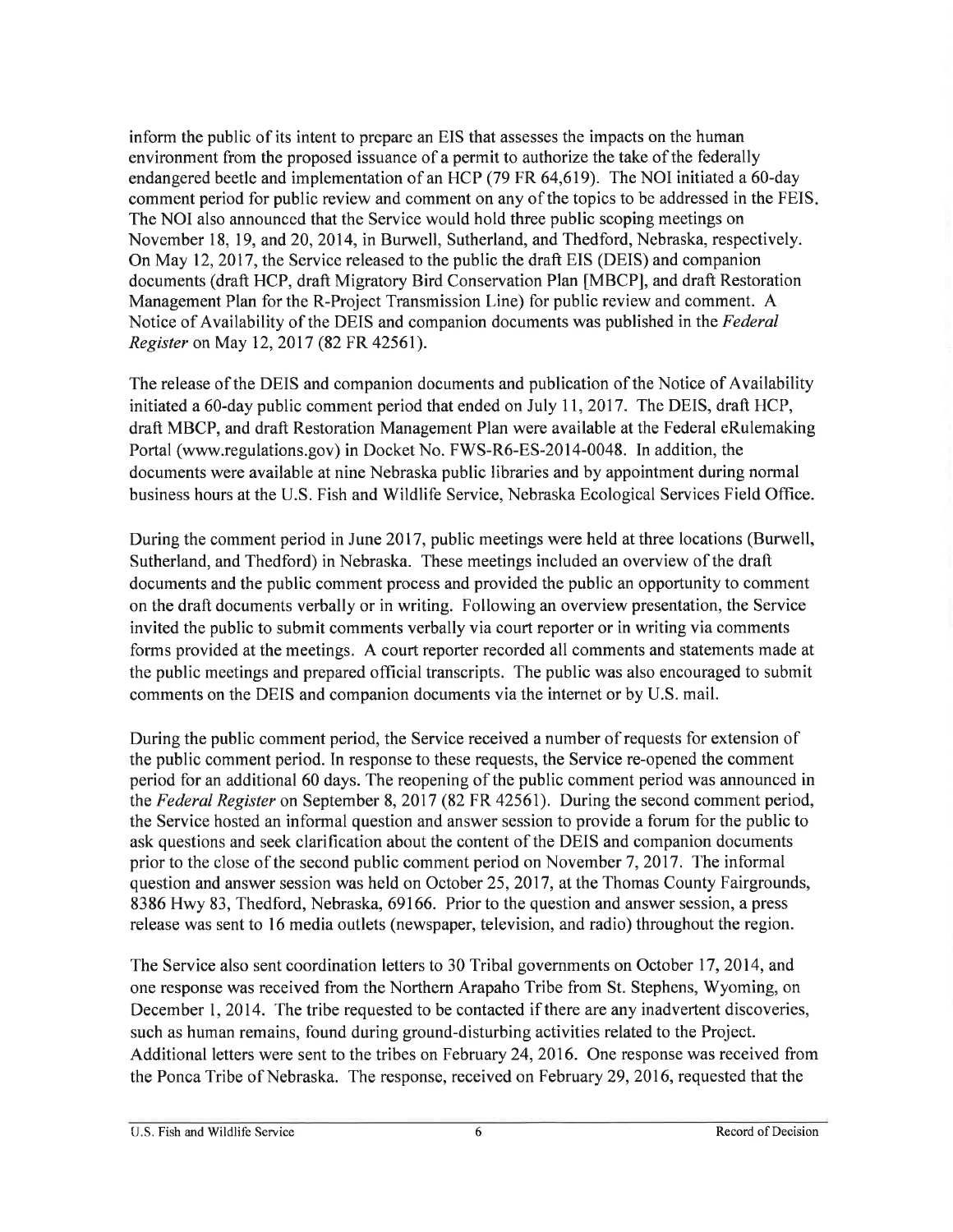Service keep the Tribe informed of work being done in Knox, Antelope, Holt, and Garfield counties. The Cherokee Nation contacted the Service on April 26, 2018, with interest in potential impacts to tribal graves. A final round of consultation letters was sent to involved tribes on October 26, 2018.

#### SUMMARY OF CHANGES BETWEEN DRAFT AND FINAL ENVIRONMENTAL  $\overline{7}$ **IMPACT STATEMENT**

The majority of changes between the DEIS and FEIS were related to 1) additional survey results for special status species and cultural resources, 2) clarifications in response to public comments, 3) additional review of data and technical information related to the collision risk of whooping crane. Additionally, technical edits for clarity were made throughout the FEIS. Generally, the following sections have been revised in the FEIS since the release of the DEIS:

- Added *Project Need Date* (Section 1.6.3) discussion to update the timeline of the project, explain the "need date" for the project, and the consequences of not meeting this date.
- Updated *Alternatives* (Section 2) discussion to provide additional description and information received from NPPD about the Central Route.
- Updated Special Status Species (Section 3.7) information with results of species surveys conducted since the draft EIS.
- Updated *Whooping Crane* (Section 3.7.7) with descriptions of new information and risk analyses.
- Updated Cultural Resources (Section 3.10) with results of new cultural resource surveys and update on consultation with the Nebraska SHPO.
- Updated and re-organized *Cumulative Impacts* (Section 4) for clarity and to reduce redundancy.

 $\mathcal{O}_4^+$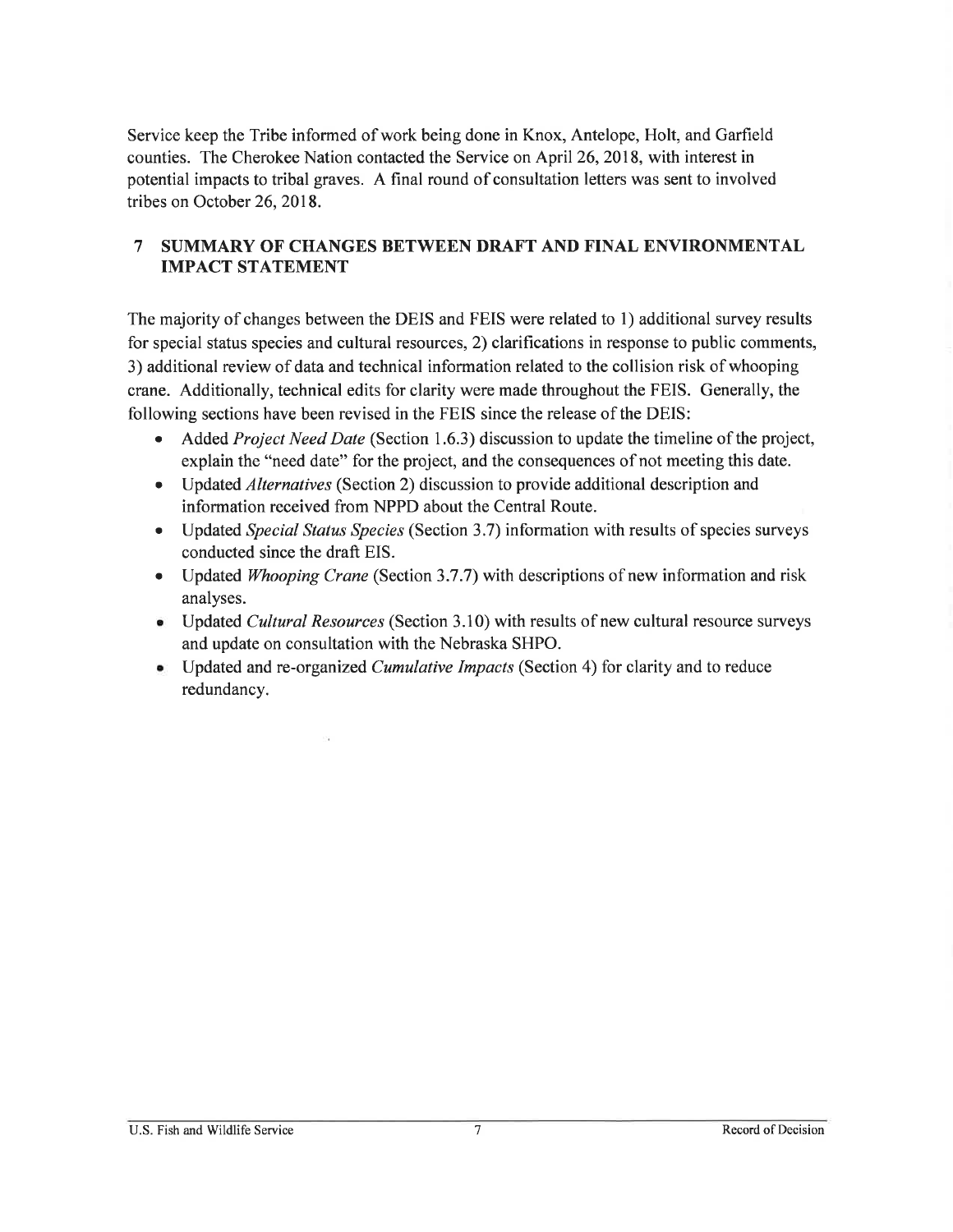#### RECOMMENDATION OF PERMIT ISSUANCE

Based on the foregoing ROD and the Findings for the HCP, I recommend approval and issuance of an Incidental Take Permit to NPPD for incidental take of the American burying beetle in accordance with the HCP.

EWolh

**Noreen Walsh Regional Director, Mountain-Prairie Region** U.S. Fish and Wildlife Service, Denver, CO

**JUN 1 2 2019** 

**Date**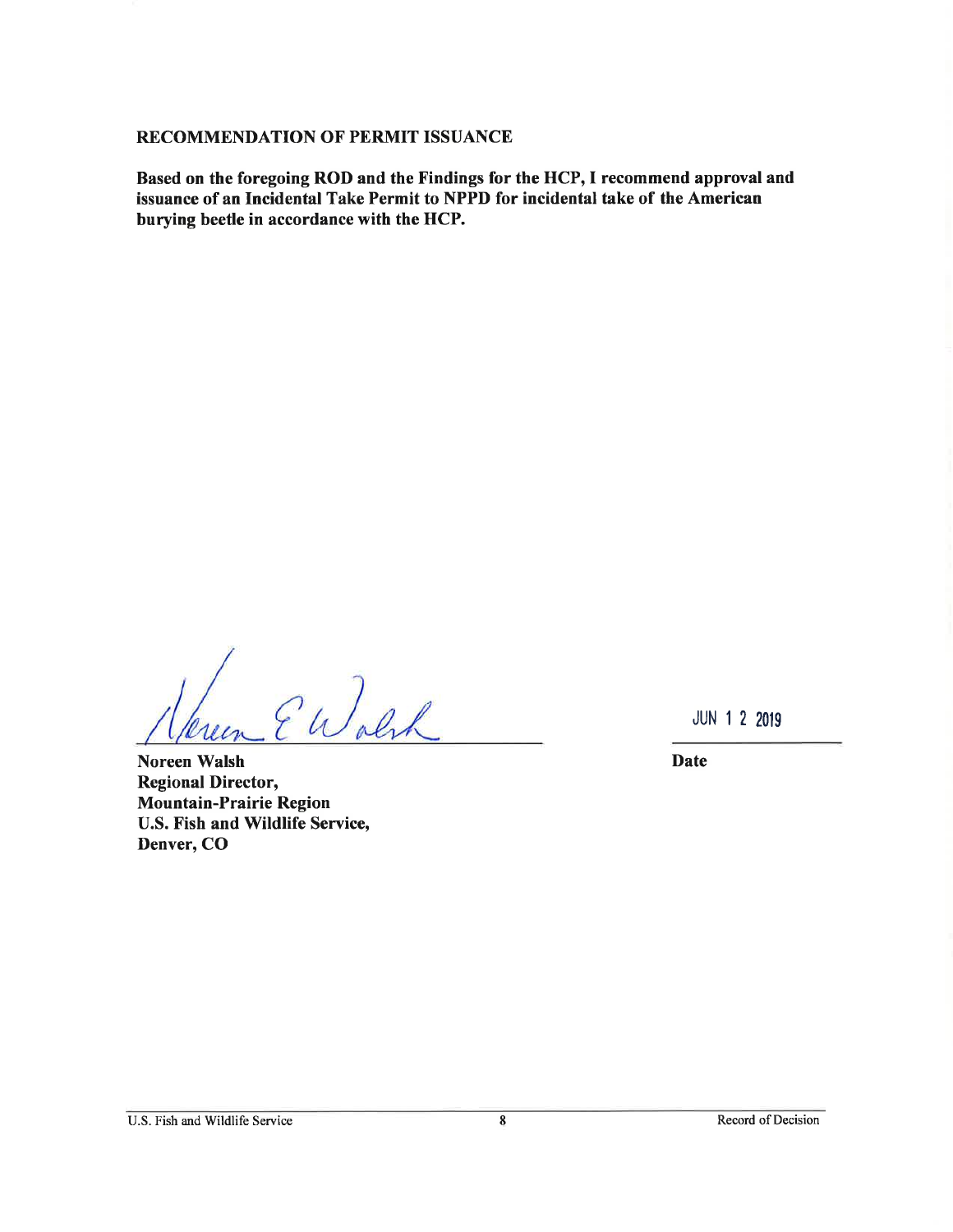#### 8 **REFERENCES**

- USFWS 2018a. Final Environmental Impact Statement on the Issuance of an Incidental Take Permit and Implementation of a Habitat Conservation Plan for the R-Project Transmission Line. U.S. Fish and Wildlife Service and Louis Berger Group.
- USFWS. 2018b. Biological opinion for the Proposed Issuance of a Section 10(a)(1)(B) Incidental Take Permit to the Nebraska Public Power District for the R-Project Habitat Conservation Plan. U.S. Fish and Wildlife Service, Mountain Prairie Regional Office, Lakewood, CO.
- USFWS 2018c. Findings and Recommendations on Issuance of an Incidental Take Permit to Nebraska Public Power District for their R-Project Habitat Conservation Plan. U.S. Fish and Wildlife Service, Mountain Prairie Regional Office, Lakewood, CO.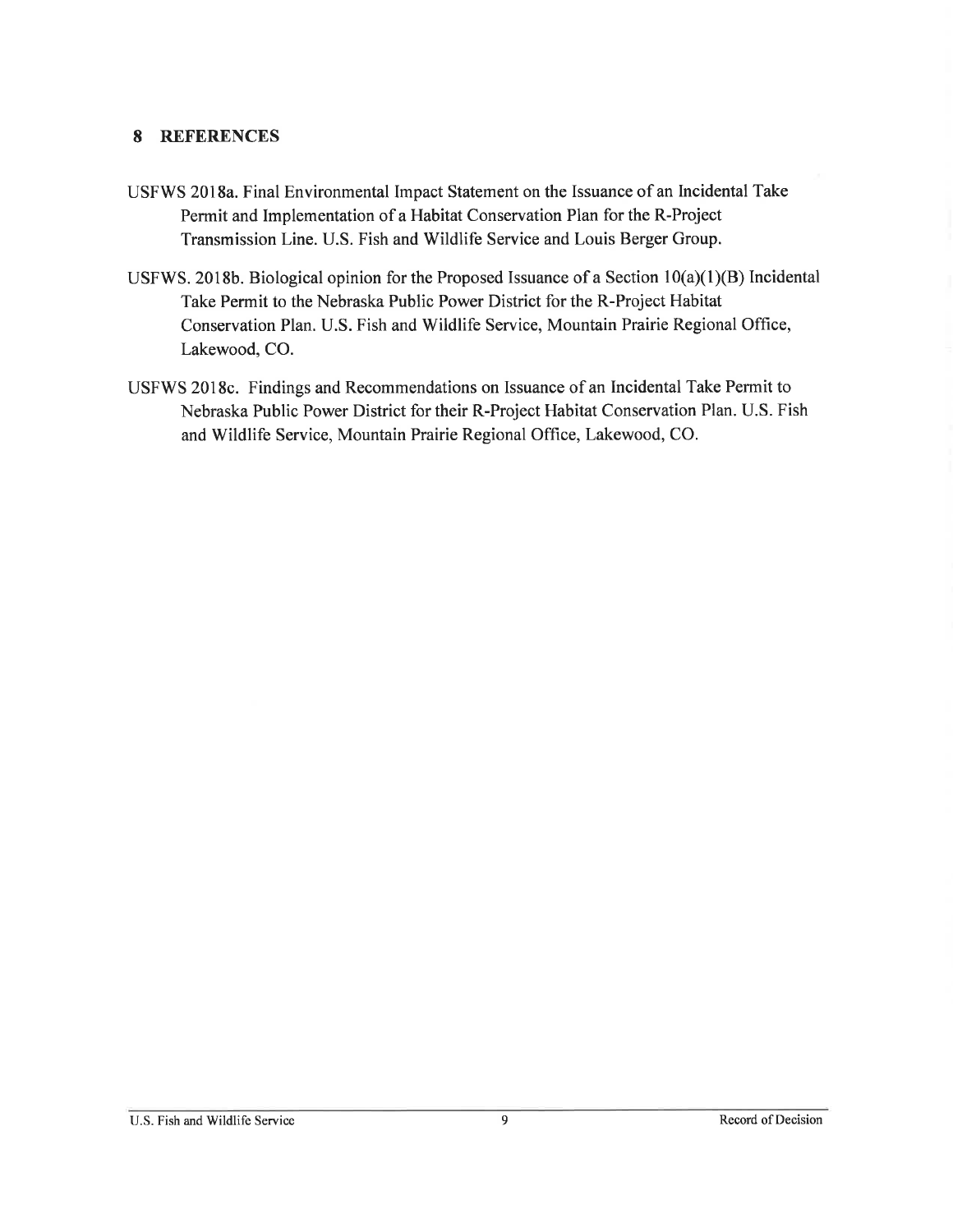Responses to Public Comments on the Final Environmental Impact Statement on Issuance of an Incidental Take Permit and Implementation of a Habitat Conservation Plan for the R-Project Transmission Line

May 2019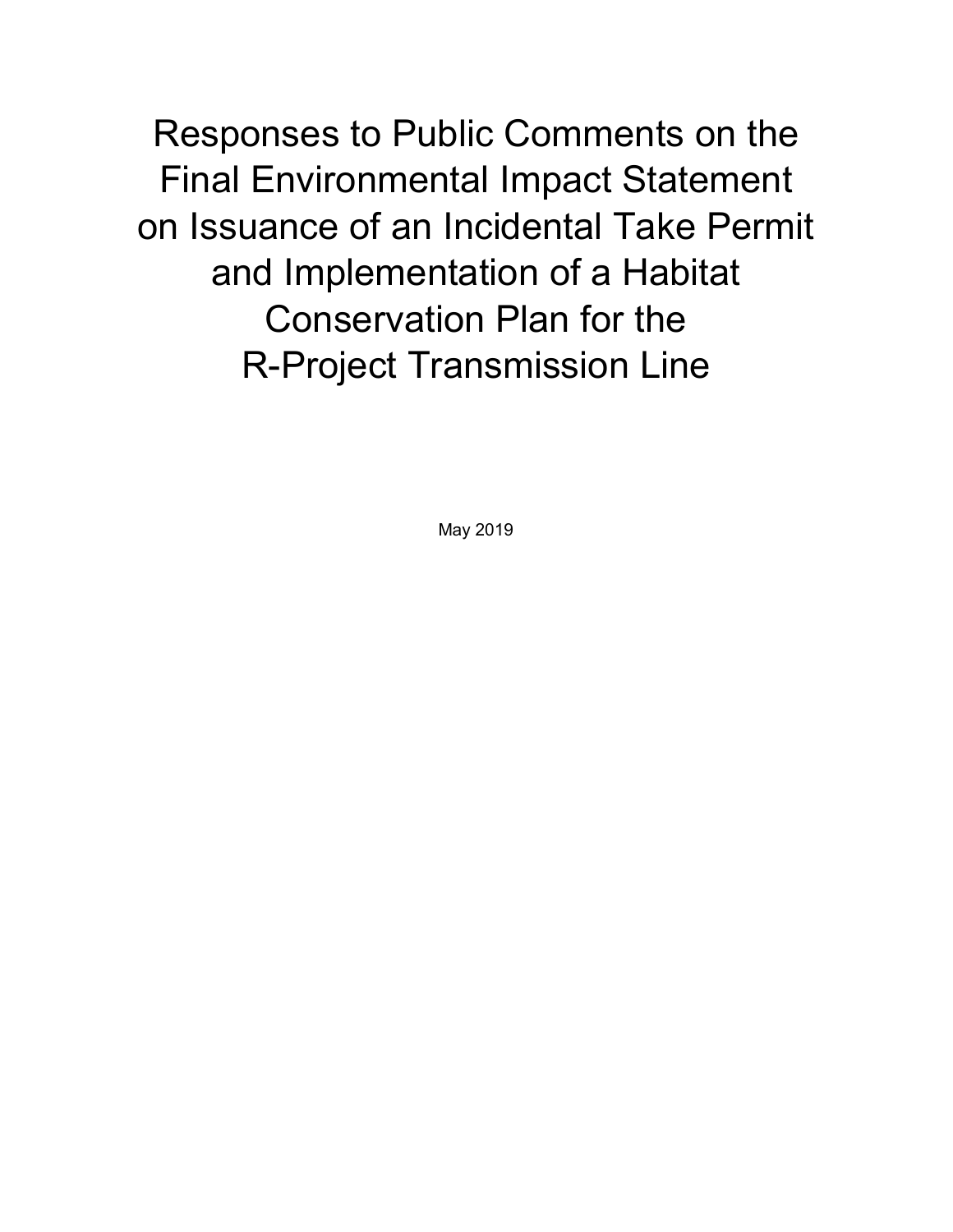# **CONCERN STATEMENTS AND RESPONSES**

# **ON100: NEPA Issues: General Comments**

**Concern Statement 1-1:** Commenters request that the U.S. Department of the Interior, Fish and Wildlife Service (Service) prepare a supplemental environmental impact statement (SEIS) to: 1) address apparent insufficient analysis of potential impacts on the whooping crane; 2) address the apparent lack of meaningful analysis of indirect effects from future wind energy development, including on cultural resources; 3) survey and consider all affected cultural and historical properties; 4) assess the adequacy of the Programmatic Agreement for managing impacts on historic and cultural resources because it was not finalized and made available for public review with publication of the *Final Environmental Impact Statement on Issuance of an Incidental Take Permit and Implementation of a Habitat Conservation Plan for the R-Project Transmission Line* (FEIS); 5) incorporate new information about Cherokee remains; 6) address the Service's recent change in interpreting incidental take in the Migratory Bird Treaty Act (MBTA); and 7) allow for formal consideration of comments on an SEIS.

**Response:** Following publication of the draft environmental impact statement (DEIS) for the R-Project in September 2017, the Service received "petitions" to prepare an SEIS. The petitioners argue that significant new information had come to light regarding three categories: 1) R-Project's direct impacts on the whooping crane, 2) the indirect or cumulative effects from wind energy development that may be associated with the Project, and 3) impacts on historic and cultural resources. In response, the Service prepared the *Evaluation of Need for a Supplemental Environmental Impact Statement for the Application for an Incidental Take Permit for the R-Project Transmission Line*, which was published along with the FEIS and other documents for public inspection. In this document, the Service explains that after careful consideration of the arguments and information presented by the petitioners, it determined that none of the areas of information triggered the need for supplementing the DEIS under 40 CFR 1502.9(c)(1) or Question 29b of the Council on Environmental Quality's (CEQ) Forty Most Asked Questions Concerning CEQ's National Environmental Policy Act (NEPA) Regulations, March 23, 1981.

The regulations direct that an agency must prepare a supplement to a DEIS or FEIS if, after circulation of a DEIS or FEIS but prior to implementation of the federal action:

- the agency makes substantial changes to the proposed action that are relevant to environmental concerns (40 CFR 1502.9(c)(1)(i));
- significant new circumstances or information is relevant to environmental concerns and bearing on the proposed action or its effects  $(40 \text{ CFR } 1502.9(c)(1)(ii))$ ; or
- the agency adds a new alternative that is outside the spectrum of alternatives already analyzed.

The requests for an SEIS that commenters submitted during public inspection of the FEIS do not provide any new or substantive information that met the CEQ requirements for supplementing an EIS. While the seven issues outlined in the concern statement above do not represent new or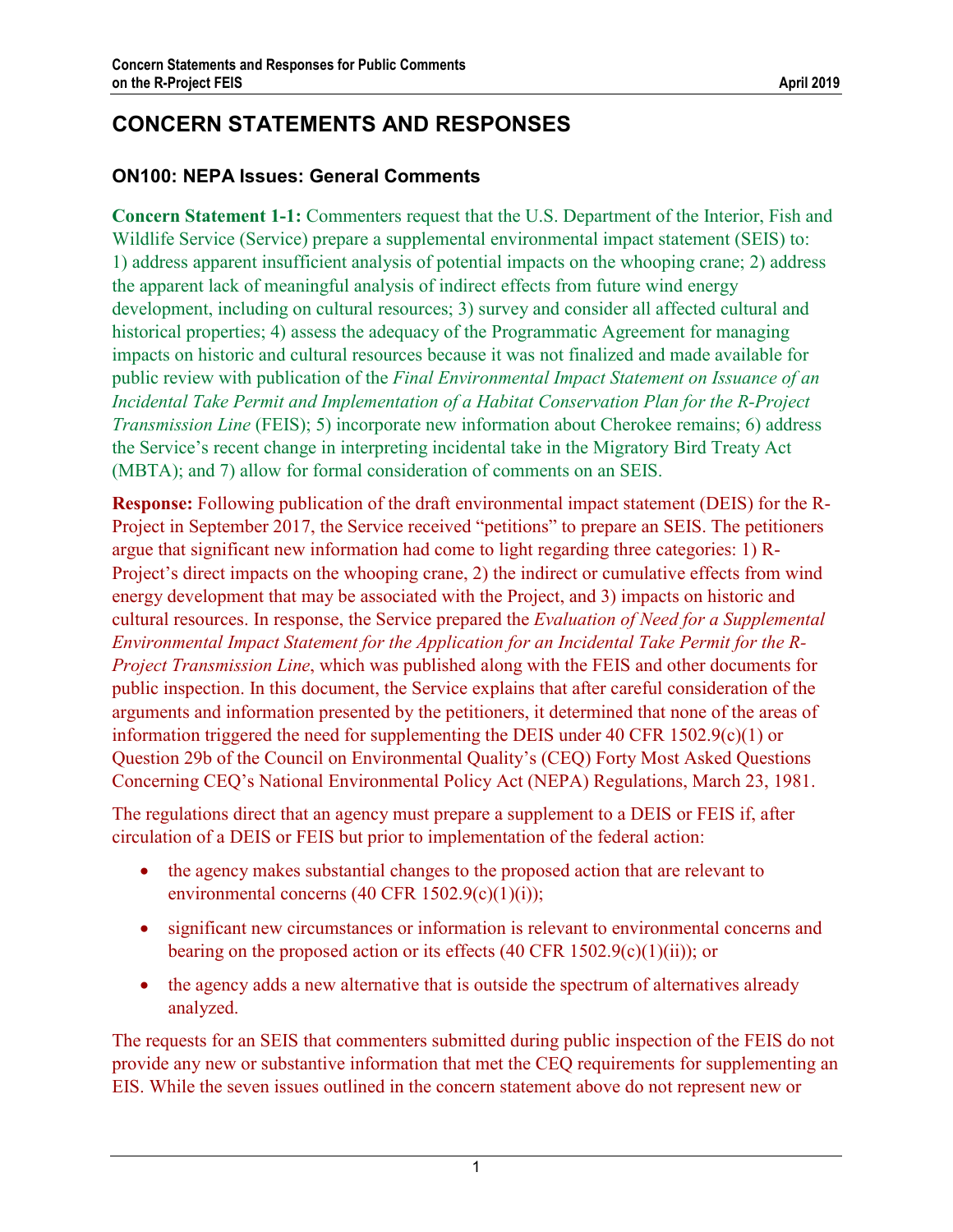substantive information sufficient to trigger an SEIS, the Service addresses each of these concerns directly in the responses to comment in the FEIS or in other responses in this document. Specifically, the Service addresses:

- 1. Issues related to the whooping crane in Concern Statements 6-1 through 6-10,
- 2. The issue of analyzing cumulative effects from wind in Concern Statements 9-1 through 9-3,
- 3. The issue of surveying additional cultural and historic properties in Concern Statement 7- 1,
- 4. The issue of analysis of the Programmatic Agreement in Concern Statement 7-2,
- 5. The Cherokee remains in Concern Statement 7-3,
- 6. The Service's recent changes in interpretation of the MBTA in Concern Statement 4-1, and
- 7. The concern of having the opportunity to comment on an SEIS in the concern statement and response below (Concern Statement 1-2).

**Concern Statement 1-2:** A commenter notes that the Service specifically stated that it was not requesting comments during the public review period for the FEIS, although it said it would welcome any submitted. The commenter is concerned that the Service will not consider submitted comments. For that reason, the commenter believes the Service must prepare an SEIS to solicit and respond to comments. Another commenter is concerned that her previous comments, letters, and emails regarding impacts on the Sandhills were not considered. Commenters did not identify specific issues that were raised but were not considered.

**Response:** The implementing regulations for NEPA state that federal agencies may request comments on a FEIS, but they do not require it (40 CFR 1503.1(b)). The Service considered and is responding to new and substantive comments on the FEIS in this document. For those comments on the FEIS that are not new, the Service also explains where it previously addressed those issues in the FEIS or in the Service's report on responses to comments on the DEIS. The Service also provides a brief summary for each of those previous responses.

The Service considered every comment, regardless of format, that was submitted during and shortly after the end of the public comment period for the DEIS. It responded to concerns regarding potential impacts on the Sandhills from the R-Project throughout all sections of Chapter 3, *Affected Environment*, and Section 4.4, *Cumulative Impacts Analysis*, in the FEIS and throughout the Analysis of Public Comments, specifically: Section AE100, *Affected Environment: All Resource Categories*; Section EC100: Environmental Consequences: *Soils and Geology*; EC200: *Environmental Consequences: Vegetation*; EC500: *Environmental Consequences: Wildlife*; EC600*: Environmental Consequences: Special Status Species*; EC700: *Environmental Consequences: Cultural Resources*; EC800: *Environmental Consequences: Visual Resources*; EC900: *Environmental Consequences: Recreation and Tourism*; CI100: *Cumulative Impacts: General*; CI200: *Cumulative Impacts: Future Renewable Energy Projects*; and EC1300: *Environmental Consequences: Noise*.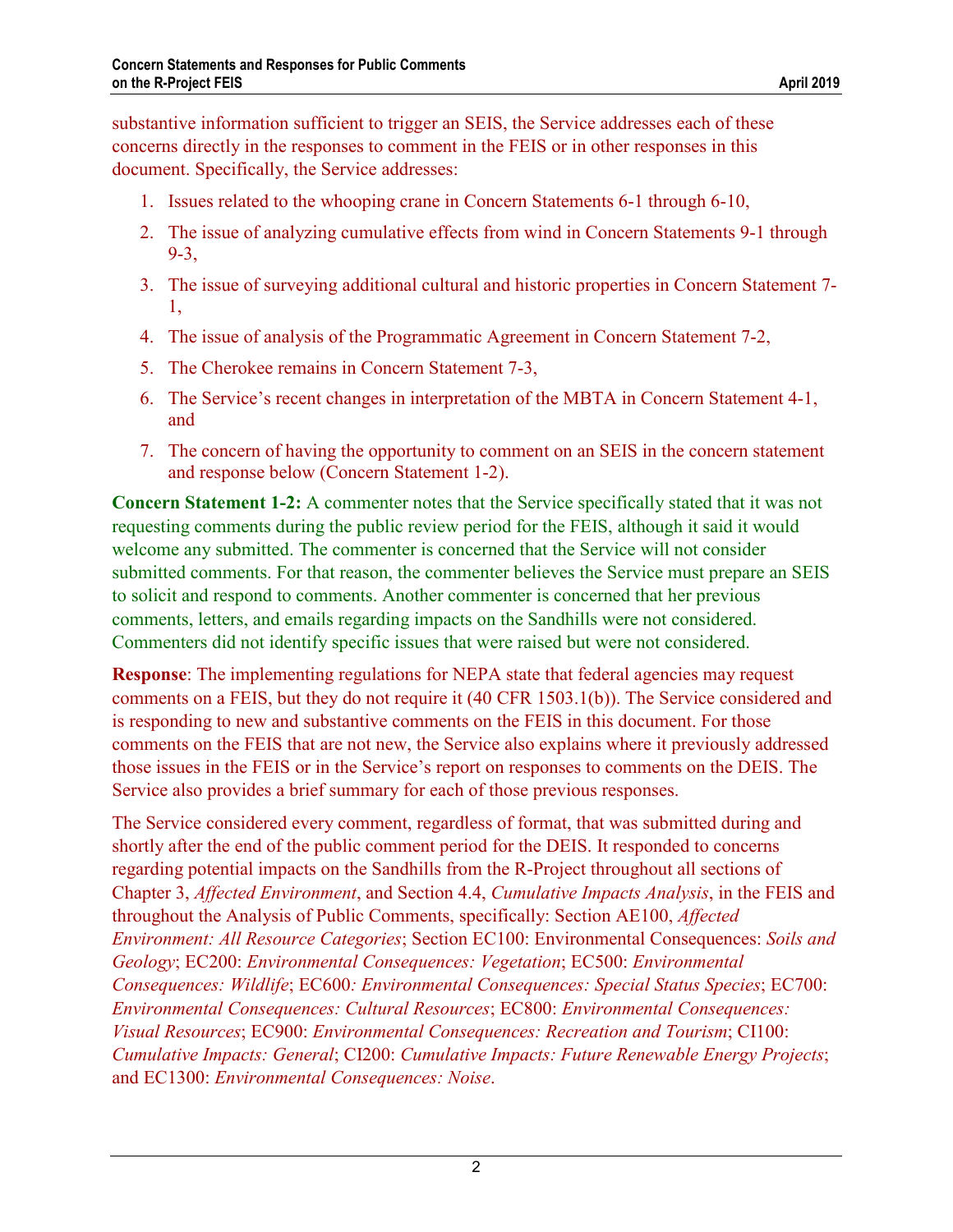# **EC100: Environmental Consequences: Soils and Geology**

**Concern Statement 2-1:** A commenter expresses concern about impacts on soils, including blowouts, as a result of constructing the R-Project.

**Response:** The Service previously addressed concerns about impacts on soils under Concern Statement 5.2-1 in Section EC100: *Environmental Consequences: Soils and Geology*, of the Analysis of Public Comments Report. The Service previously addressed concerns regarding blowouts under Concern Statements 5.2-3 and 5.2-7 in in Section EC100: *Environmental Consequences: Soils and Geology*, of the Analysis of Public Comments Report.

In numerous locations, the FEIS (e.g., Section 3.2.1.4, *Geology and Soils*, *Soils*) acknowledges the fragile nature of the Sandhills ecosystem and discusses potential impacts and conservation measures in Sections 3.7.12.2, *Blowout Penstemon, Affected Environment,* and Section 3.7.12.3, *Blowout Penstemon, Avoidance, Minimization, and Mitigation Measures*. The FEIS presents a detailed evaluation of the soil characteristics within the Project area, including erosion potential, restoration potential, and the effects of soil disturbance on vegetation composition and succession. NPPD would implement avoidance, minimization, and mitigation measures for soils and vegetation as described in the FEIS. Additionally, NPPD would restore all temporary work areas and access routes to original conditions to the greatest extent feasible. If initial restoration efforts are unsuccessful, NPPD would continue to implement restoration measures until restoration goals are met as specified in the Restoration Management Plan, which is a companion document to the FEIS.

## **EC200: Environmental Consequences: Water Resources**

**Concern Statement 3-1:** A commenter expresses concern about potential contamination of the Ogallala Aquifer during construction of the R-Project. A commenter asked what studies have been done regarding potential impacts on the aquifer.

**Response:** The Service previously addressed the issue of potential contamination of the Ogallala Aquifer under Concern Statement 5.3-2 in Section EC200: *Environmental Consequences: Water Resources*, of the Analysis of Public Comments Report.

Section 3.3.2.2, *Water Resources, Direct and Indirect Effects, Alternative A: Tubular Steel Monopole and Steel Lattice Tower Structures*, of the FEIS acknowledges that the Ogallala Aquifer is generally shallow in the Project area, so the shallow water depth and presence of sandy soils make groundwater susceptible to contamination. Section 3.3.3, *Water Resources, Avoidance, Minimization, and Mitigation Measures*, describes the avoidance, minimization, and mitigation measures that NPPD would implement to minimize the risk of groundwater contamination. These measures include preparing a Spill Prevention, Control, and Countermeasures Plan prior to start of construction. The plan would describe the measures that NPPD would implement during construction to prevent, respond to, and control spills of hazardous materials and the measures to minimize a spill's effect on the environment.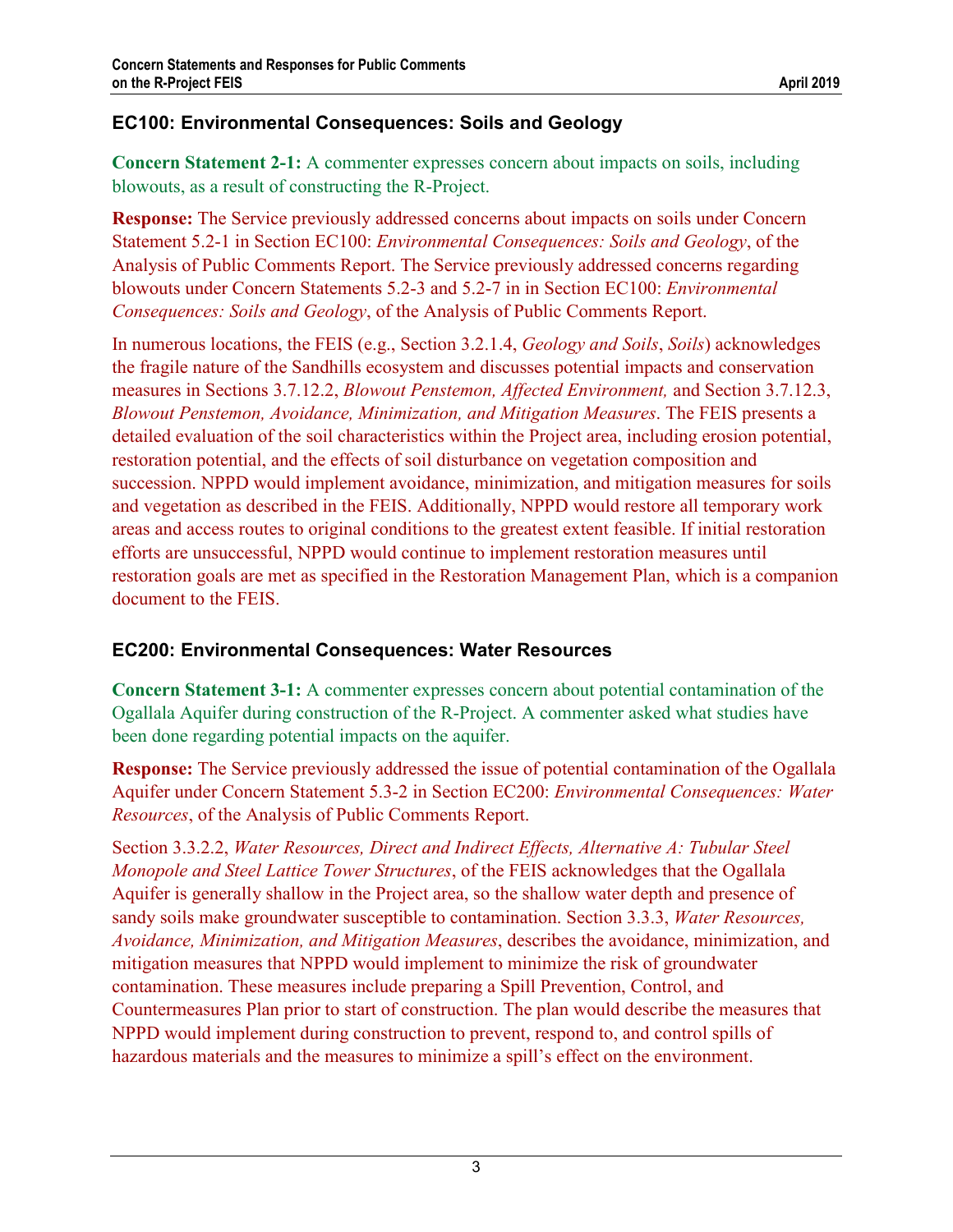## **EC500: Environmental Consequences: Wildlife**

**Concern Statement 4-1**: A commenter claims that the Service should prepare an SEIS because it did not analyze impacts on migratory birds that would result from the Department of the Interior's change in policy interpreting that the MBTA does not prohibit incidental take of migratory birds. The commenter argues that with the new interpretation of the MBTA, NPPD would no longer be required to implement its Migratory Bird Conservation Plan (MBCP). The commenter also argues that the new interpretation would not allow the Service to rely on the Wind Energy Guidelines regarding impacts on migratory birds.

**Response**: The Principal Deputy Director of the Service issued a memorandum on April 11, 2018, titled *Guidance on the Recent M-Opinion Affecting the Migratory Bird Treaty Act* (M-Opinion). The memorandum acknowledges the Department of the Interior M-Opinion's new interpretation that the MBTA does not prohibit take of migratory birds from an activity when the underlying purpose of that activity is not to take migratory birds. While this change in policy regarding MBTA prohibitions of take was issued between the publications of the DEIS and FEIS, it does not compel the Service to re-examine effects from NPPD's MBCP. The commenter's premise for a re-examination of effects is that NPPD would no longer be required to implement the MBCP under the change in MBTA policy. NPPD will be implementing the MBCP as part of its HCP. Implementation of the MBCP is essential for NPPD to avoid take of Endangered Species Act (ESA) listed migratory bird species that may occur in the Project area. The MBCP measures to avoid take of the listed species would also benefit non-listed migratory birds. Furthermore, the terms and conditions of the Section 10(a)(1)(B) incidental take permit would include a requirement to fully implement the Habitat Conservation Plan (HCP) and its associated documents, which includes the MBCP and the Restoration Management Plan. Therefore, the Service does not expect the M-Opinion to result in any changes to the effects on migratory bird species that would require preparing an SEIS.

Neither the Service nor the HCP relies on the Wind Energy Guidelines as a means for avoiding or minimizing impacts on migratory birds because wind energy projects are not covered under the HCP. Rather, the Service analyzed wind energy development as reasonably foreseeable in the cumulative effects section of the FEIS because not enough specific information exists about the configuration and number of turbines, locations, size of project area, and other parameters of any wind project to allow for an adequate analysis of indirect effects. The Service refers to the Wind Energy Guidelines as being available as guidance for wind energy companies to use to help avoid and minimize impacts from future wind energy development.

## **EC600: Environmental Consequences: Special Status Species**

#### **EC600 Special Status Species**

**Concern Statement 5-1:** A commenter expresses concern that construction and operation of the R-Project would result in substantial adverse impacts on special status species including the American burying beetle, whooping crane, and other wildlife (including migratory birds).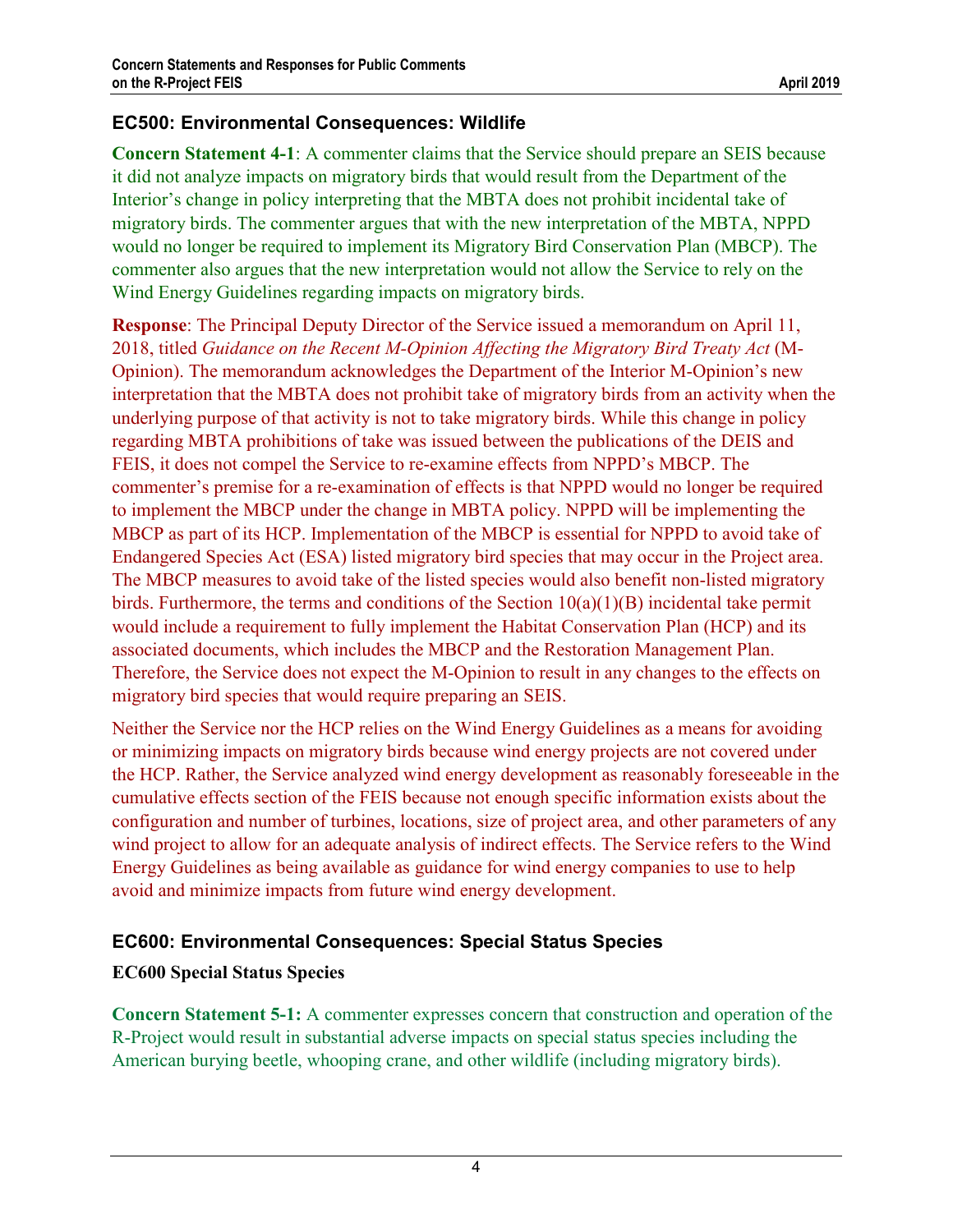**Response:** The Service previously addressed impacts of the R-Project on wildlife, including special status species, in Section EC500: *Environmental Consequences: Wildlife*; Section EC600: *Environmental Consequences: Special Status Species*; and Section EC650: *Environmental Consequences: Whooping Cranes*; of the Analysis of Public Comments Report.

Section 3.6.2, *Wildlife, Direct and Indirect Effects,* of the FEIS presents a detailed discussion of potential impacts of the R-Project on wildlife, including migratory birds. Section 3.6.3, *Wildlife, Avoidance, Minimization, and Mitigation Measures*, of the FEIS and the MBCP explain the measures that NPPD would implement to avoid, minimize, and mitigate impacts on wildlife, including migratory bird species.

Section 3.7, *Special Status Species*, of the FEIS describes potential impacts of the R-Project on special status species including the American burying beetle and whooping crane. Additional discussion of potential impacts on whooping cranes is included in the Service's (2019), *A Review and Critique of Risk Assessments Considered by the U.S. Fish and Wildlife Service Regarding the Collision Risk for Whooping Cranes with NPPD's R-Project, January 30, 2019 (Review).* 

Section 3.7.7.3, *American Burying Beetle, Avoidance, Minimization, and Mitigation Measures,*  of the FEIS describes measures that NPPD would implement to minimize impacts on the American burying beetle, and Section 3.7.7.3, *Whooping Crane, Avoidance, Minimization, and Mitigation Measures,* of the FEIS describes measures that NPPD would implement to minimize impacts on the whooping crane. Additional discussion of avoidance, minimization, and mitigation measures that NPPD would implement to minimize impacts on wildlife, including the American burying beetle and whooping crane, are described in the HCP.

Additionally, the Service conducted an intra-Service consultation under section 7(a)(2) of the ESA that analyzes the effects of issuing the permit on listed species.

**Concern Statement 5-2:** A commenter suggests that NPPD should include other federally protected species, including the bald eagle, as covered species in its incidental take permit application.

**Response:** The Service has addressed potential for take of bald eagles under Concern Statement 5.7-1 in Section EC600: *Environmental Consequences: Special Status Species*, of the Analysis of Public Comments Report.

Section 3.7.2.3, *Special Status Species*, *Bald Eagle, Avoidance, Minimization, and Mitigation Measures,* and Section 3.7.3.3, *Special Status Species*, *Golden Eagle, Avoidance, Minimization, and Mitigation Measures,* of the FEIS present the avoidance, minimization and mitigation measures that NPPD would implement to reduce effects on the bald eagle and golden eagle under the action alternatives. The HCP and MBCP discuss the additional measures that would be taken to protect these species. The Service believes that these measures are sufficient to avoid the take of eagles for construction and operation of the R-Project. If incidental take of eagles is not reasonably certain to occur from a landowner or a project proponent's activities, an eagle take permit is not needed or appropriate.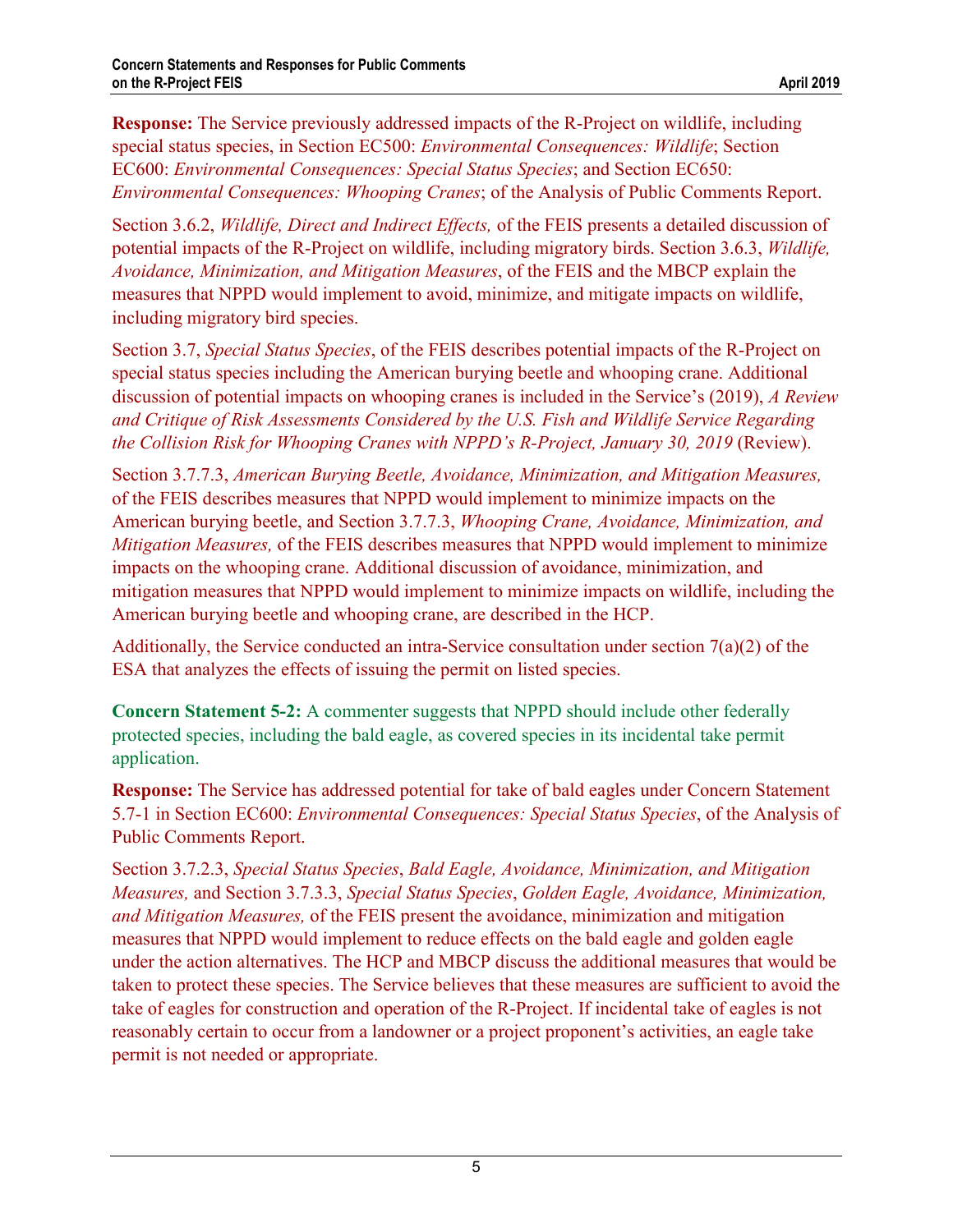Section 3.7, *Special Status Species*, of the FEIS presents the avoidance, minimization, and mitigation measures that NPPD would implement to reduce effects on other federally protected species. The HCP and MBCP discuss the additional measures that would be taken to protect these species.

## **EC650: Environmental Consequences: Whooping Cranes**

**Concern Statement 6-1:** Commenters suggest that NPPD should include whooping crane as a covered species in its incidental take permit application.

**Response:** The Service previously addressed whether the whooping crane should be a covered species under the incidental take permit in Concern Statement 5.8-1 in Section EC650: *Environmental Consequences: Whooping Cranes*, of the Analysis of Public Comments Report. The Service previously analyzed impacts associated with construction and operation of the R-Project in Section 3.7.7, *Special Status Species, Whooping Crane,* of the FEIS. It also summarized various risk assessments in its document titled, *A Review and Critique of Risk Assessments Considered by the U.S. Fish and Wildlife Service Regarding the Collision Risk for Whooping Cranes with NPPD's R-Project* (Review), which was made available for public inspection along with the FEIS.

The Service concludes in the FEIS that with the implementation of avoidance and minimization measures prescribed in the HCP, the Project would result in short-term, low-intensity effects on the whooping crane and would not be likely to adversely affect the whooping crane or cause the take of the whooping crane during the permit term. As stated in the Service's *Habitat Conservation Plan Handbook*, the standard for determining whether activities are likely to result in incidental take is whether take is reasonably certain to occur. If incidental take of ESA-listed species is not reasonably certain to occur from a landowner or a project proponent's activities, an incidental take permit is not needed or appropriate.

If new or additional information emerges suggesting that risk of whooping crane take is reasonably certain to occur, NPPD agrees to seek to amend the HCP and permit for the R-Project to include the whooping crane as a covered species, as described in Section 6.5.3, *Whooping Crane Adaptive Management,* of the HCP and noted in the response to Concern Statement 5.8-1 in Section EC650: *Environmental Consequences: Whooping Cranes*, of the Analysis of Public Comments Report.

**Concern Statement 6-2:** A commenter asks what studies the Service has done to evaluate the effects of the R-Project on the whooping crane. The commenter asked whether best available science and telemetry data were considered.

**Response:** The Service previously analyzed impacts associated with construction and operation of the R-Project in Section 3.7.7, *Special Status Species, Whooping Crane,* of the FEIS, and summarizes the various risk assessments in its Review. The Service incorporated telemetry data in its own whooping crane risk assessment, and several of the other risk assessments summarized in the Service's Review also included telemetry data. The Service also previously addressed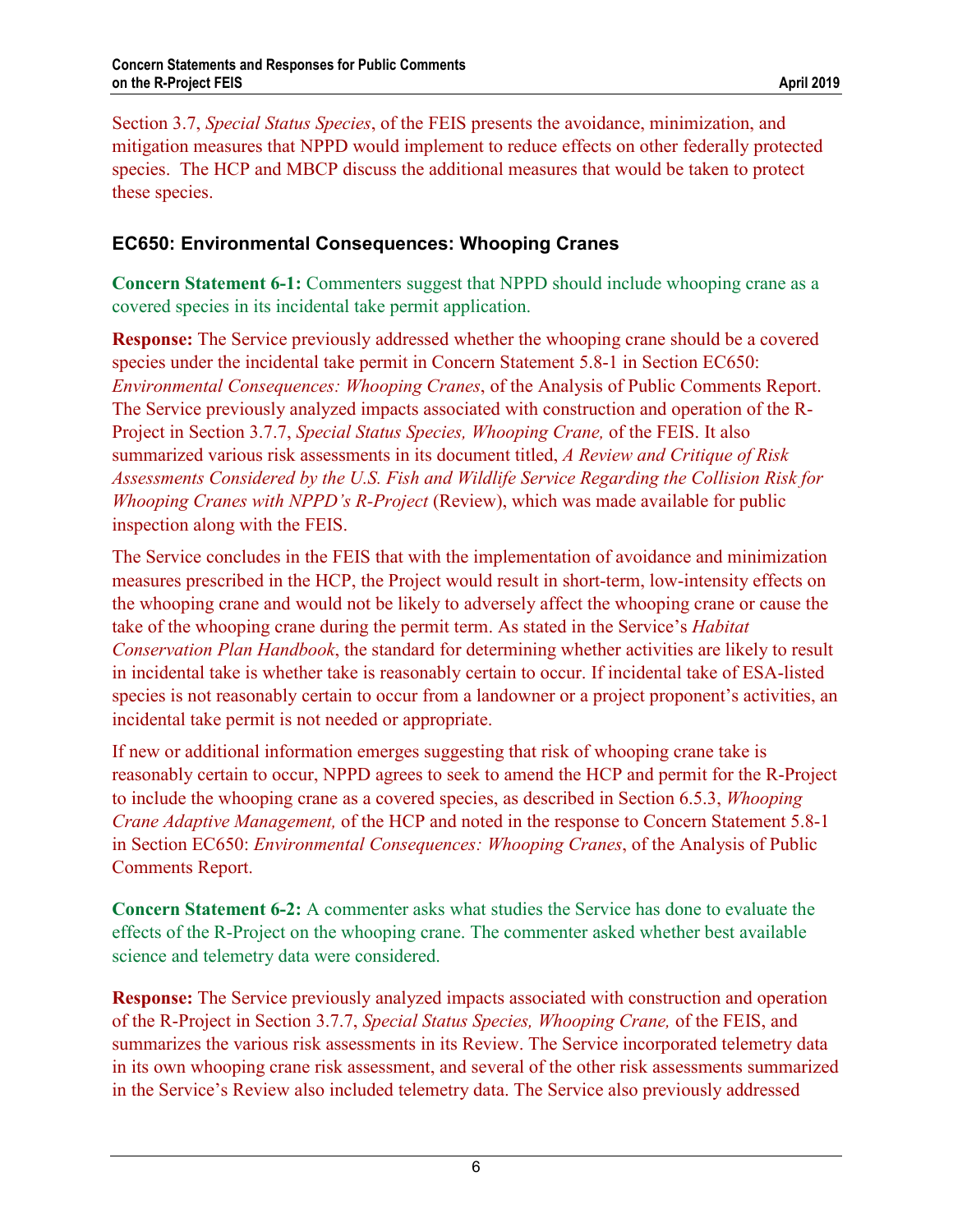numerous concerns regarding impacts on the whooping crane in Section EC650: *Environmental Consequences: Whooping Cranes*, of the Analysis of Public Comments Report.

**Concern Statement 6-3:** Ecosystem Advisors state continued support for the findings of its whooping crane risk assessment and maintain that the R-Project would result in collision mortality for whooping cranes, potentially jeopardizing the continued existence of the species.

**Response:** The Service previously described various risk assessments, including the assessment prepared by Ecosystem Advisors, in its Review. As noted in the Service's Review, the amount of data available to inform an assessment of whooping crane collision risk is limited and this lack of data introduces substantial uncertainty into any analysis. However, after careful review of outside analyses and multiple internal assessments, including Ecosystem Advisors' assessment, the Service ultimately concluded that incidental take of the whooping crane is not reasonably certain to occur from collisions with the R-Project power line.

**Concern Statement 6-4:** The Service released the Review, which included whooping crane collision risk analyses completed by the Service (2018a, 2018b). A commenter states that the whooping crane collision risk analysis done in Method 1 of Service (2018a) used a correction factor from Murphy et al. (2016) to account for whooping crane mortality that could not be determined from whooping crane carcass censuses. Because the review done in Service (2018b) did not include the same correction factor, the commenter states that the two dissimilar whooping crane strike rates should not be compared.

**Response:** Both Service (2018a) and Service (2018b) estimate the same parameter, strikes per crossing, but Service (2018a) estimates it from carcass counts while Service (2018b) estimates it using observations of strikes. The Method 1 in Service (2018a) used carcass counts of whooping cranes from Brown et al. (1987) and applied the 3.25 correction factor for carcass counts from Murphy et al. (2016). The Service (2018b) calculation only used reported data of direct observations of crossover strikes (Brown et al. 1987; Morkill and Anderson 1990; Ward and Anderson 1992; and Brown and Drewien 1995), rather than carcass counts. Therefore, no correction factor for carcass counts is needed in Service (2018b) because it did not use carcass counts to calculate strikes per crossing. See further explanation on page 4 in Service (2018b).

**Concern Statement 6-5:** A commenter states that the Service (2018b) whooping crane analysis has several rounding errors that diminish the whooping crane collision risk estimates, including 1) rounding whooping crane mortality over 50 years to 0.46 in Method I, 2) rounding the annual migratory mortality rate to 1.0 percent in Method II, 3) rounding the total mortalities down to "about 5 birds per year," in Method II, and 4) rounding transmission line mortalities in Nebraska down to 0.0825 in Method II.

**Response:** The Service believes that all of the above calculations were appropriately rounded in Service (2018b), given the precision of the input data used to calculate the result. When multiplying or dividing, the least number of significant figures in any number of the calculation determines the number of significant figures in the answer. Including more significant digits in the results would imply a higher precision than appropriate.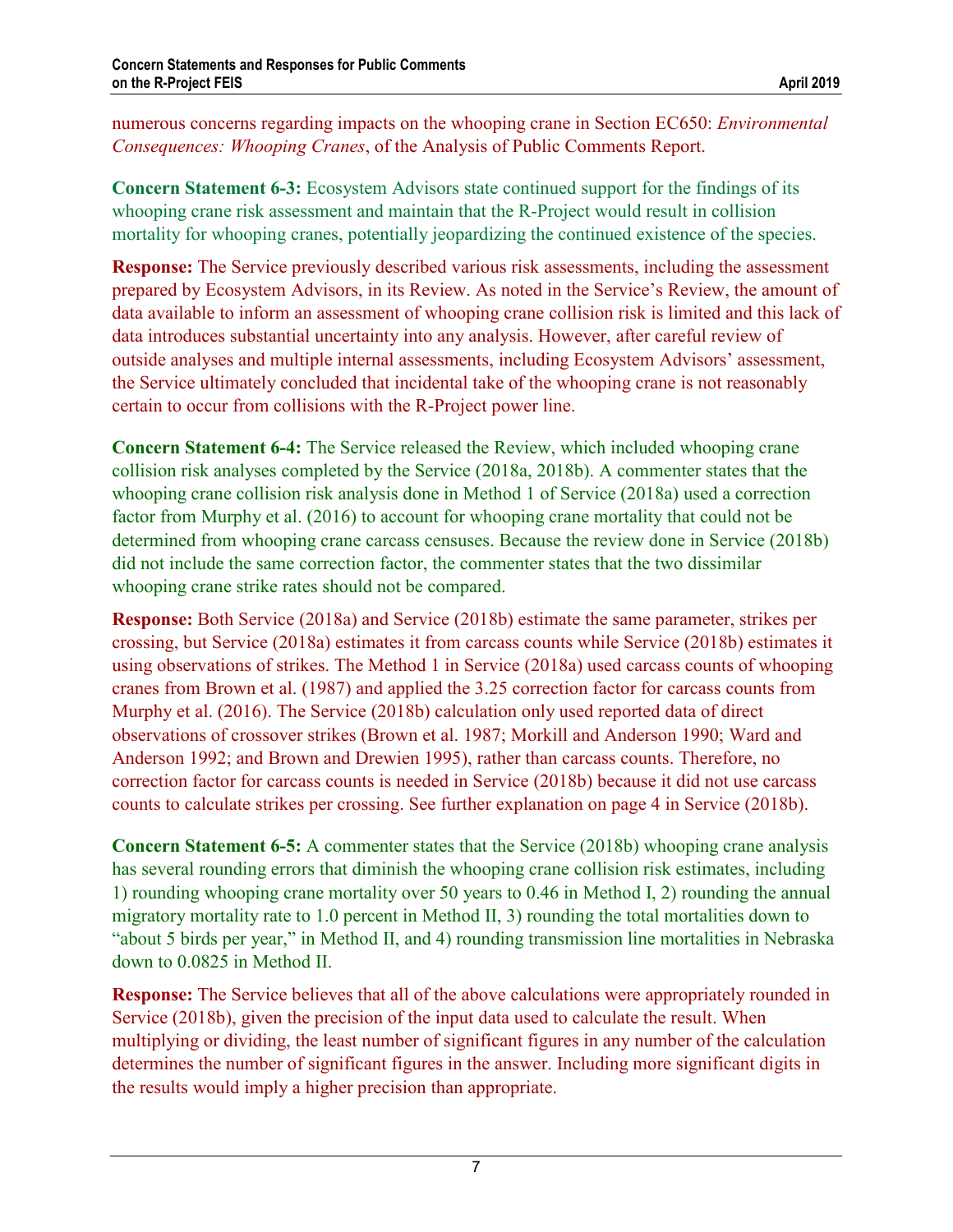For issue 3, while the precise size of the current whooping crane population is unknown, it was most recently estimated at 505 birds with a 95 percent confidence interval that extends as low as 439 birds and as high as 577 birds (both rounded to the nearest whole number; see Butler and Harrell 2018). The calculations in Service (2018b) were based on an assumed current population size of roughly 500 birds. One percent of 500 is 5.

**Concern Statement 6-6:** A commenter states that the Service (2018b) analysis inappropriately assumed that bird flight diverters reduced whooping crane collision risk by 50 percent because bird flight diverter effectiveness is estimated to range from 9 to 80 percent. Additionally, the 50 percent effectiveness for bird flight diverters is inappropriate because the figure was from a study of sandhill cranes. Whooping cranes have reduced mobility compared to sandhill cranes because of a 1.5-fold difference in wingspan.

**Response:** The Service (2018b) analysis used a bird flight diverter effectiveness of 50 percent as an example but stated that any agreed upon effectiveness rate could be substituted for the 50 percent value. The Service (2018b) analysis anticipated that the precise effectiveness measurement would hinge on the exact specifications of the line marking that NPPD ultimately implements.

The most relevant information to determine effectiveness of bird flight diverters comes from crane-specific studies in the United States, all using the sandhill crane as the primary study species. Those studies have found a 50 to 65 percent reduction in strike rates compared to unmarked lines (Morkill and Anderson 1991; Brown and Drewien 1995; Yee 2008; and Murphy et al. 2016).

However, even a zero percent effectiveness rate for line marking does not produce a result consistent with "reasonable certainty" of at least 1 crane strike over the life of the proposed project. Therefore, regardless of differences of bird flight diverter effectiveness between whooping cranes and sandhill cranes, the overall conclusion on reasonable certainty of take would remain the same.

**Concern Statement 6-7:** A commenter states that the whooping crane collision risk analysis in Method II of Service (2018b) estimates the percentage increase of transmission mileage incorrectly. The commenter suggests that transmission lines within city limits should be eliminated and only locations within 3.35 miles of telemetry and historical data locations within the whooping crane 95th percentile migratory corridor should be included. Therefore, rather than a 4.7 percent increase in transmission lines, the corrected estimate would be 7.76 percent. Additionally, the entire 225-mile segment should be included in analyses, not just the 188 miles used in Service (2018b).

**Response:** The statement that every transmission line within urban centers was included in the Service's analysis is accurate; however, removing urban areas decreased the number of linear miles of transmission lines by less than 100 miles.

The Service's analysis included all transmission lines within the 95th percentile migratory corridor, rather than just those within 3.35 miles of historical data locations. Historical whooping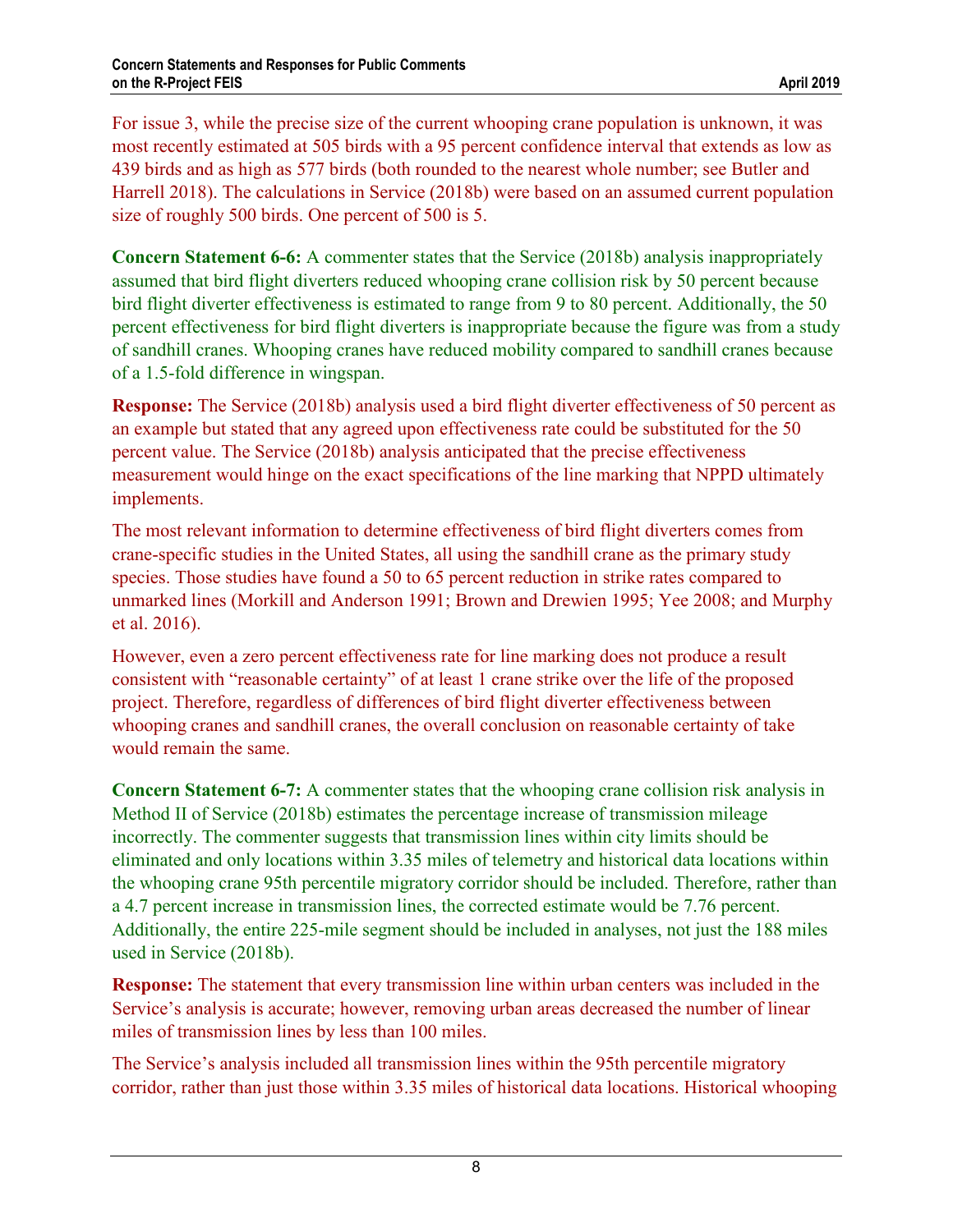crane sightings have been opportunistic. The telemetry study monitored only a small proportion of the total whooping crane population, thus locations for the vast majority of cranes in the population were not recorded during the telemetry study. For these reasons, only including areas within 3.35 miles of a recorded whooping crane sighting may underestimate the true number of miles of transmission lines to which whooping cranes are exposed.

The Service has access to different Geographic Information System transmission line data through subscription. The publicly available data (Homeland Infrastructure Foundation-Level Data) has nearly half as many transmission lines as the subscription data and therefore cannot be considered complete. The most reasonable estimate of increase in transmission lines is likely somewhere in between the commenter's and the Service's.

The statement that the entire 225-mile segment of the R-Project is now within the 95 percent corridor is correct, as the author used corridors from Pearse et al. (2018). The Service did not use this information because the adjusted 95 percent corridor in Pearse et al. (2018) was not yet available at the time of the Service's analysis. However, because the transmission line data used by the commenter is incomplete, the commenter's estimate of increase in transmission line mileage is likely too high.

The overall purpose of calculating the percent increase in transmission line mileage from the R-Project in Service (2018b) was to determine the plausibility of the whooping crane collision risk estimated in Service (2018a). The conclusion in Service (2018b), that the whooping crane collision estimate in Service (2018a) (189 to 2,116 percent increase in Nebraska's transmission line strikes by whooping cranes), is disproportionate to the increase in transmission line mileage from the R-Project, remains accurate, regardless of whether the R-project would increase transmission mileage by 4.7 percent, 7.76 percent, or somewhere in between.

**Concern Statement 6-8:** A commenter states that the conclusion in Service (2018b) (namely that it is implausible that a "4.7 percent increase in Nebraska's total migratory corridor transmission line mileage" would cause a significant increase in whooping crane strikes) is incorrect without also considering the fact that the R-Project would affect a significant amount of suitable whooping crane habitat.

**Response:** NPPD found that there is currently no defensible method for correlating habitat quality and collision risk (NPPD 2018). The Service agrees that information relevant to assess risk for a particular power line have substantive uncertainty (Service 2018b). Therefore, when evaluating the plausibility of the whooping crane risk calculated in Service 2018a, the Service used reasonably certain knowledge about transmission line mileage in the Aransas Wood-Buffalo whooping crane (AWBP) migratory corridor (migratory corridor) in Nebraska and whooping crane biology (Service 2018b). This included 1) an estimate of existing transmission lines in the migratory corridor; 2) the percent increase in mileage from the R-Project; 3) the total annual post-fledging mortality average of the AWBP population; 4) the annual post-fledging mortality during migration; 5) the daily mortality rates; 6) the percent of AWBP use days during migration in the United States; 7) the percent of AWBP known mortality caused by power-line strikes plus "physical trauma;" 8) the percent of AWBP power-line strikes occurring in Nebraska; and 9) the percent of power lines that are transmission lines and the percent of AWBP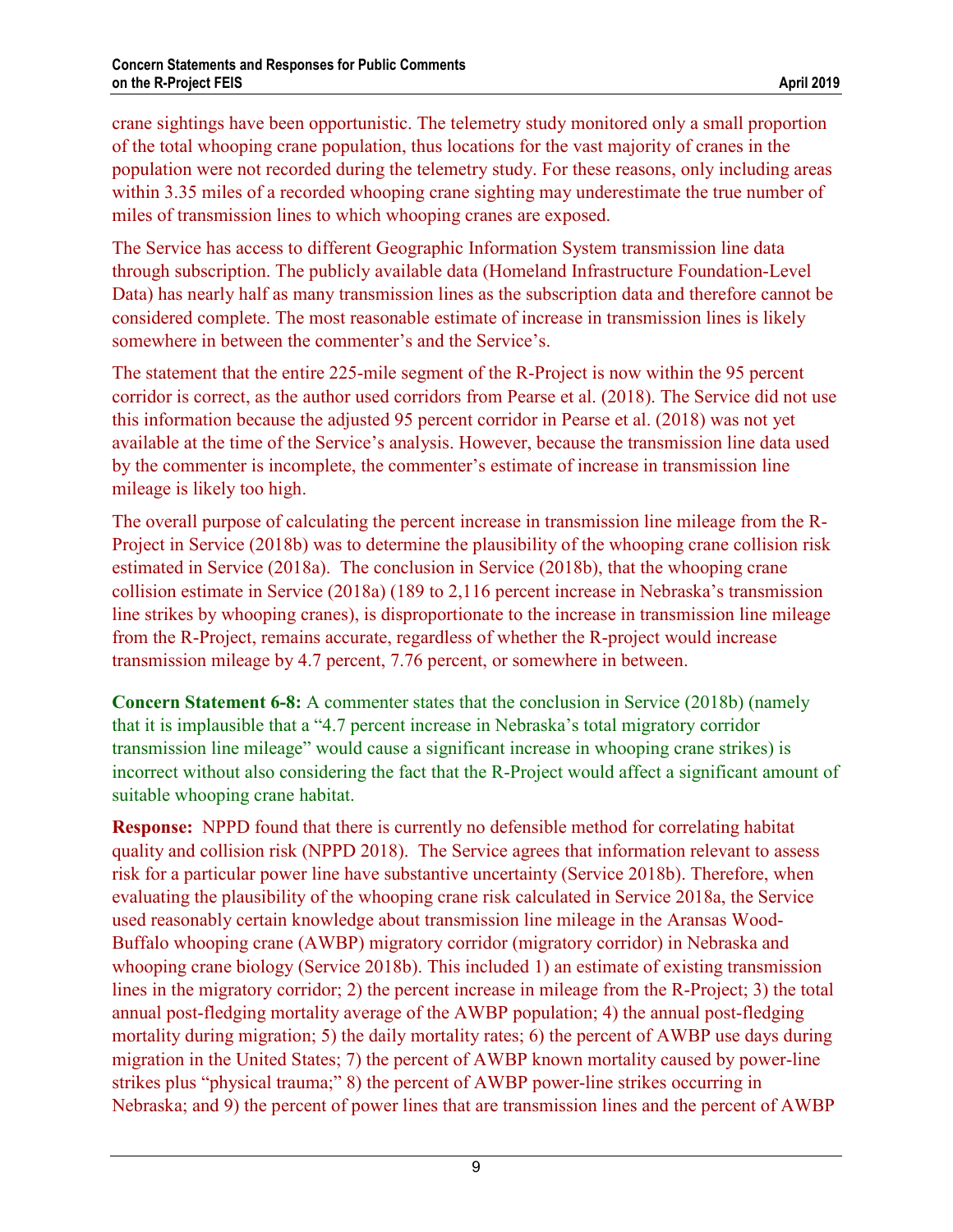power-line strikes that have been strikes of transmission lines. The Service determined that the whooping crane collision risk estimated in Service (2018a), a 189–2,116 percent increase in Nebraska's transmission line strikes by whooping cranes, is implausible given the above reasonably certain knowledge, including the percent increase of transmission mileage from the R-project within the migratory corridor in Nebraska (Service 2018b).

**Concern Statement 6-9:** A commenter states that the whooping crane collision risk analysis in Method II of Service (2018b) underestimates the total statewide mortalities within Nebraska by incorrectly calculating 25 percent of 8 mortalities as 1.25 statewide strikes, rather than 2 statewide strikes.

**Response:** Across an approximately 70-year record, 8 known whooping crane power line strikes have been documented in the United States portion of the migratory corridor. Two of those 8 strikes, or 25 percent, were documented to have occurred in Nebraska. At the current whooping crane population size of about 500 birds, we estimated that total annual migratory mortality in the United States would be about 5 birds (1 percent of 500; see bullets 3-6 of the Service (2018b) "reasonably certain information" based analysis). Of those 5 total deaths, an estimated 25 percent, or 1.25 deaths (i.e., 5 x 0.25) can be expected to occur in Nebraska. Therefore, the figures used in the Service (2018b) Method II calculation are correct.

**Concern Statement 6-10:** A commenter submitted a new collision risk analysis for whooping crane using mortality and estimated crossover data from two studies on the Gray's Lake population, which is an experimental whooping crane population that is no longer extant. Additionally, the commenter submitted an analysis of cumulative impacts from additional transmission lines and industrial renewable energy facilities on the whooping crane.

**Response:** The Service considers any calculations based on the experimental Gray's Lake whooping crane population to be unreliable for comparison to the Aransas-Wood Buffalo whooping crane population.

The Gray's Lake population was created by cross-fostering whooping crane eggs to sandhill crane parents (French et al. 2018), causing an unusually high amount of hatch-year whooping cranes (47.5 percent of the Gray's Lake population). Hatch-year whooping cranes compose approximately 13 percent of the Aransas-Wood Buffalo whooping crane population. This difference in hatch-year percentage is a significant source of bias when comparing whooping crane strike rates because hatch-year whooping cranes have a higher likelihood of striking power lines. These young birds are more naïve than older birds, as they have less flight experience, are less agile, and are less familiar with the area and potential collision hazards (Brown et al. 1987). A more detailed discussion of this issue is found in Service (2018b, pp. 1–2).

Because the commenter's overall collision risk analysis and cumulative impacts analysis relies on the Gray's Lake population strike information, the Service does not find it to be a reliable method of estimating collision risk for the R-Project, which occurs within the range of the Aransas-Wood Buffalo whooping crane population and does not have such an unusually high proportion of naïve hatch-year birds.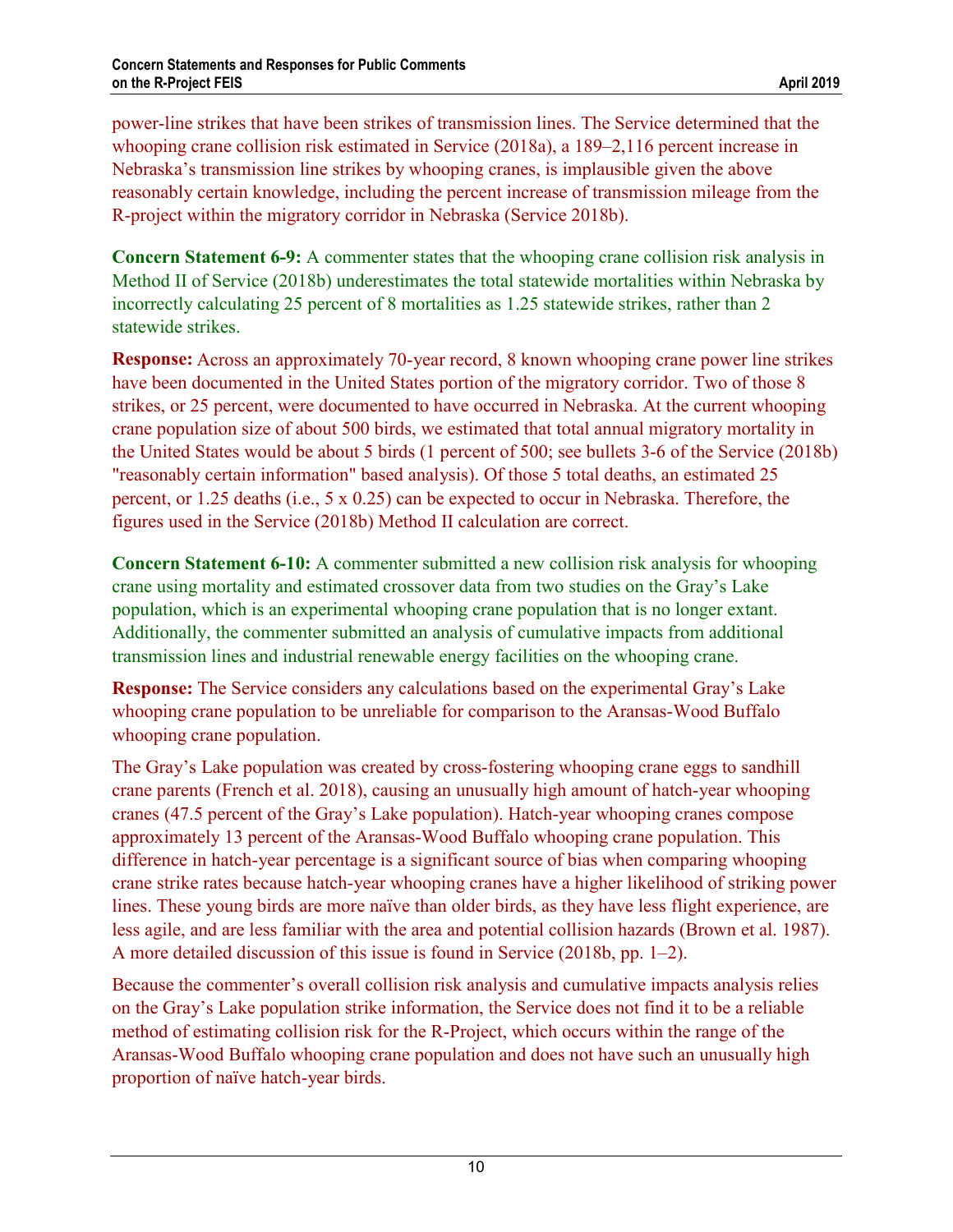# **EC700: Environmental Consequences: Cultural Resources**

**Concern Statement 7-1:** A commenter expresses concern that NPPD did not give adequate consideration to alternative routes for the R-Project to avoid or minimize impacts to cultural resources including Oregon Trail Ruts, Mormon Trail Ruts, and the Birdwood ancient indigenous camping grounds. The commenter suggests that the NHPA Section 106 process should be reevaluated.

**Response:** The Service previously addressed impacts of the R-Project on the Oregon Trail and Mormon Trail ruts under Concern Statement 5.9-1 in Section EC700: *Environmental Consequences: Cultural Resources*, of the Analysis of Public Comments Report. Similarly, the Service previously addressed impacts of the R-Project on archaeological sites in the Birdwood Valley under Concern Statement 5.9-3 of the same section.

Section 3.10.6, *Cultural Resources, Affected Environment,* of the FEIS discusses the historical importance of the Mormon and Oregon Trail remnants. Section 3.10.7, *Cultural Resources, Direct and Indirect Effects,* of the FEIS describes the results of the effects analysis of constructing the R-Project on cultural resources and, specifically, the historical trail remnants. In addition, Section 3.10.8, *Cultural Resources*, *Avoidance, Minimization, and Mitigation Measures,* of the FEIS presents NPPD's avoidance, minimization, and mitigation measures to reduce potential effects on these trail remnants.

Section 2.2, *NPPD Process for Selecting Its Final Route*, of the FEIS describes the process used by NPPD to select its final route for the R-Project. This section also describes alternative route alignments that NPPD considered and their rational for dismissal.

Section 3.10.3, *Cultural Resources, R-Project Section 106 Consultation,* of the FEIS, describes the Section 106 consultation process. As described in Section 3.10.3, *Cultural Resources, Government-to-Government Tribal Consultation*, of the FEIS, the Service has contacted the Native American tribes with interests in the Project area and invited formal government-togovernment consultation about resources that may be of concern to them as described in Executive Order 13175, *Consultation and Coordination with Indian Tribe Governments*.

As noted in the Analysis of Public Comments Report, a Programmatic Agreement between the Service, the Advisory Council on Historic Preservation, the Nebraska State Historic Preservation Office (Nebraska SHPO), and other consulting parties, as identified, will be finalized and signed prior to the issuance of the incidental take permit and will guide the implementation of the Section 106 process beyond the duration of the EIS process. The Programmatic Agreement will also guide the development of avoidance, minimization, and mitigation measures that NPPD would implement to reduce and offset potential effects on cultural resources.

**Concern Statement 7-2**: A commenter expresses concern that because not all affected properties were surveyed for cultural and historic resources, the Service did not properly analyze all potential impacts. The commenter also states that the Service could not take a "hard look" at all the potential adverse impacts and how NPPD would address them because the Programmatic Agreement for addressing cultural and historic resource impacts was not completed and made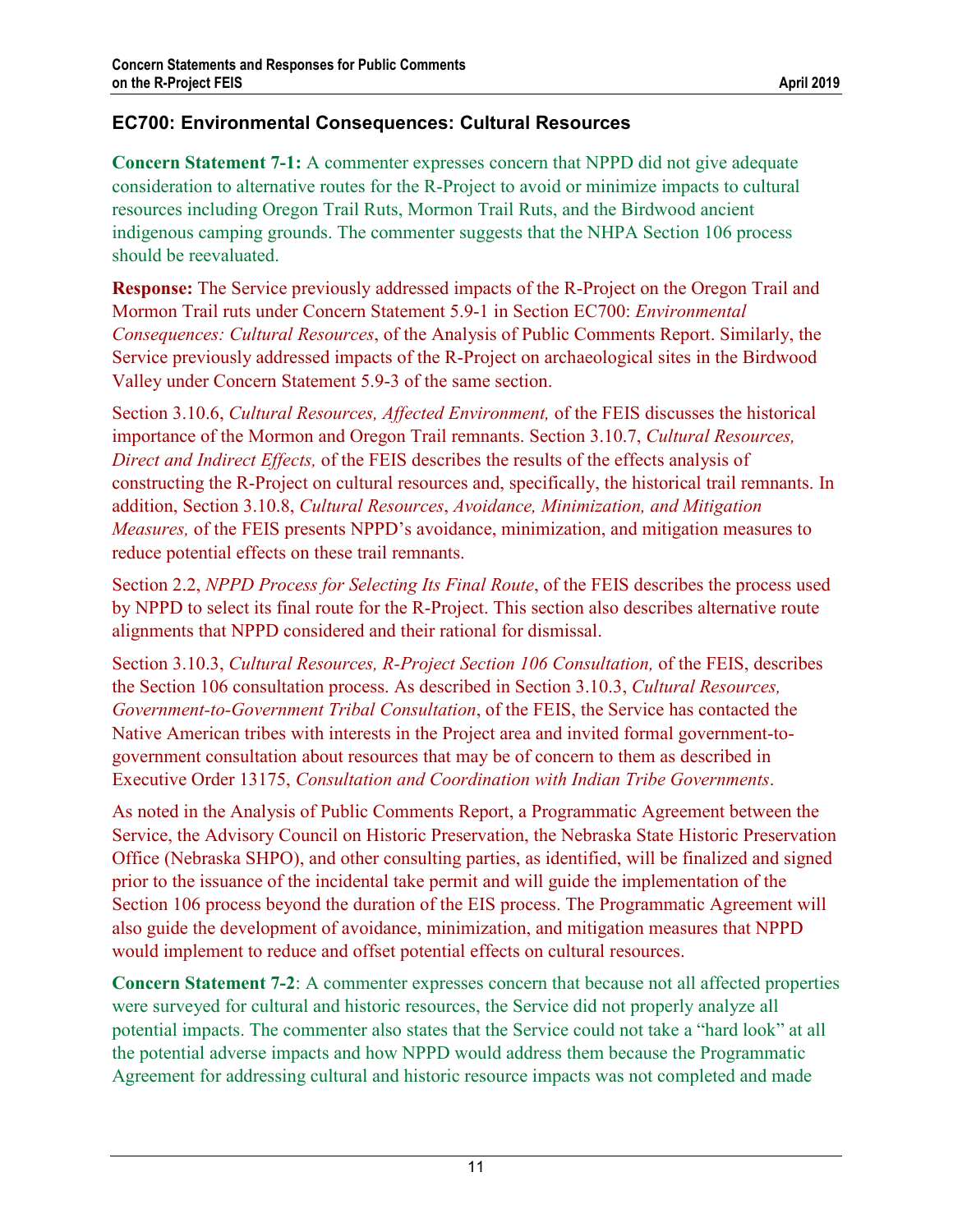available for public inspection of the FEIS. This concern was one of the reasons the commenter feels the Service should prepare an SEIS.

**Response**: The Service previously described extensive efforts to identify cultural and historic resources, including consulting with the Nebraska SHPO, researching previous records, and conducting numerous surveys in Concern Statement 5.9-10 in Section EC700: *Environmental Consequences: Cultural Resources*, of the Analysis of Public Comments Report and in Section 3.10.6.3, *Cultural Resource Investigations*, of the FEIS. The Service analyzed potential effects to cultural and historic resources identified from surveys representing 93 percent of the Area of Potential Effects in Section 3.10.7, *Cultural Resources, Direct and Indirect Effects,* of the FEIS. NPPD was unable to gain permission to access to the remaining private properties to complete field surveys prior to publication of the FEIS.

The Service previously described the Programmatic Agreement process in Section 3.10.5 *Programmatic Agreement*, of the FEIS. The Programmatic Agreement contains provisions to conduct further surveys to identify any additional cultural resources as NPPD is able to gain access to remaining private lands. It also describes processes for NPPD to address potential effects to any additional cultural and historic resources discovered before construction begins. Consultation regarding the identification and evaluation of historic properties and the resolution of potential adverse effects, including public involvement, would continue throughout Project planning and construction, as described in Section 3.10.5, *Cultural Resources, Programmatic Agreement,* of the FEIS.

An SEIS could not provide any additional analysis of effects to cultural and historic resources because the landowners who denied property access are not any more likely to allow NPPD to conduct surveys before it may need to invoke eminent domain on those properties. The avoidance, minimization, and mitigation measures in the Programmatic Agreement have only minor differences from those in Section 3.10.8, *Cultural Resources, Avoidance, Minimization, and Mitigation Measures,* of the FEIS. These changes were specifically requested by the consulting parties (Nebraska SHPO), Advisory Council on Historic Preservation, and National Park Service) to further minimize any potential impacts on cultural and historic resources. As indicated in the FEIS, these measures apply to any cultural historic properties, whether identified from previous surveys or discovered in future surveys on the remaining 7 percent. Thus, an SEIS would not provide any substantively new analyses for the public to review.

**Concern Statement 7-3**: One commenter reiterates a concern previously expressed about the DEIS that the Service must supplement the EIS to address potential impacts to Cherokee remains that may occur in the Project area.

**Response**: The Service previously addressed the potential that Cherokee graves exist in the area, and the provisions to avoid impacts in Section 1.8.3, *Public and Agency Involvement, Agency Coordination*; Section 3.10.3, *Cultural Resources, Government-to-Government Tribal*; and Section 3.10.8, *Cultural Resources, Avoidance, Minimization, and Mitigation,* of the FEIS. The Service continues to coordinate closely with the Cherokee Nation, NPPD, Nebraska SHPO, and National Park Service to locate and avoid impacts to the graves.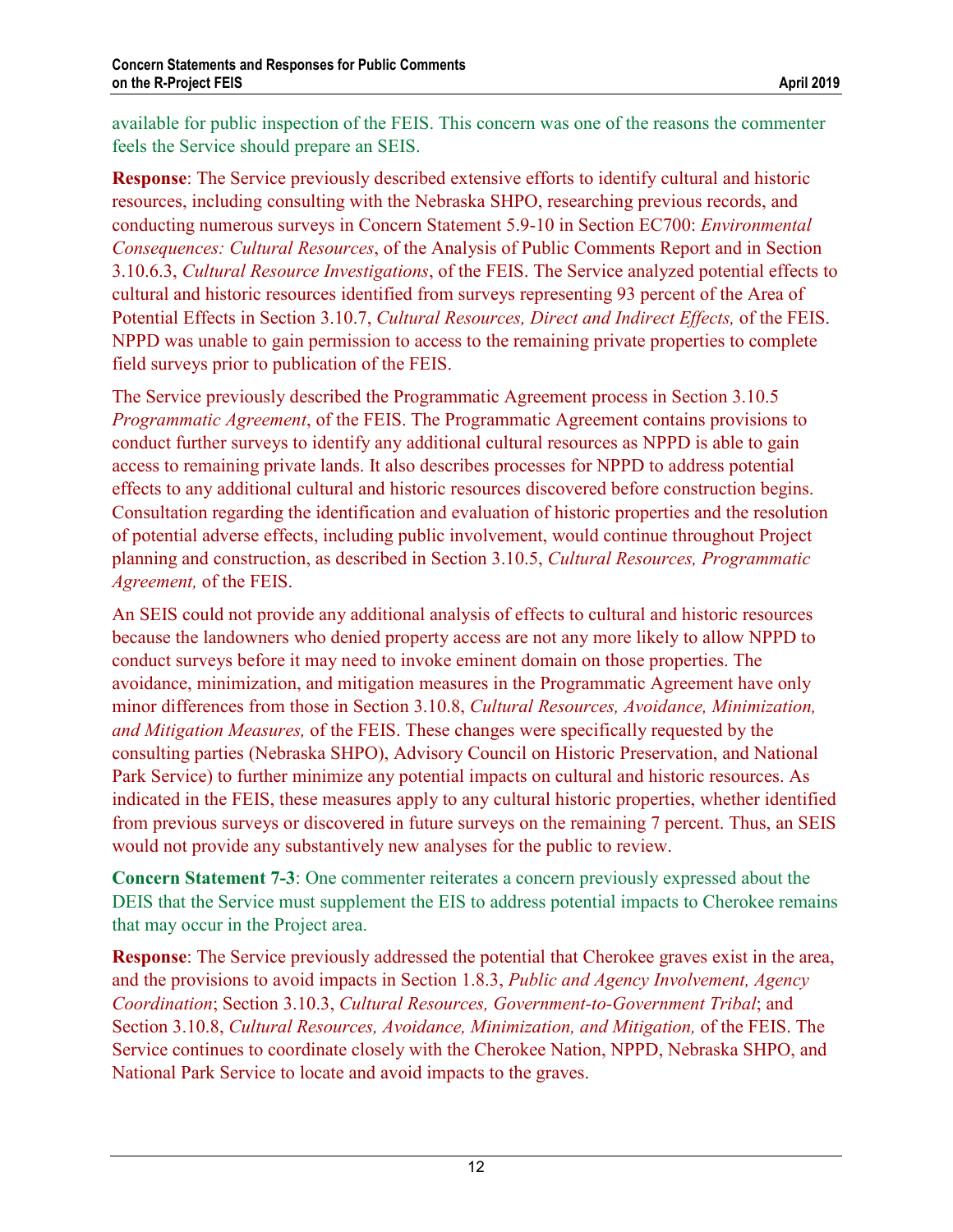The Programmatic Agreement for the R-Project, titled *Programmatic Agreement Among the U.S. Fish and Wildlife Service – Mountain Prairie Region, the Nebraska State Historic Preservation Officer, Nebraska Public Power District, and the Advisory Council on Historic Preservation Regarding the Construction, Maintenance, and Operation of the R-Project 345 Kilovolt Transmission Line Blaine, Garfield, Holt, Lincoln, Logan, Loup, Thomas, and Wheeler Counties, Nebraska*, provides specific steps to respond to unanticipated discovery of human remains. These steps will ensure the Service and NPPD will comply with the Unmarked Human Burial Sites and Skeletal Remains Protection Act (Neb. Rev. Stat. §§ 12-1201 to 12-1212).

Regarding the Cherokee remains, the commenter did not provide any new information or issue that would meet the criteria for supplementing the EIS under 40 CFR 1502.9(c)(1). Specifically, no substantial changes to the proposed action were made (40 CFR 1502.9(c)(1)(i)) and no further information that has bearing on the proposed action and its impacts described in the DEIS or FEIS was provided (40 CFR 1502.9(c)(1)(ii)). The combination of efforts for tribal consultation with the Cherokee Nation, the procedures for implementing the Programmatic Agreement, and NPPD's goal to avoid impacting the remains are anticipated to result in no additional or different impacts than those analyzed in the DEIS and FEIS.

# **EC1100: Environmental Consequence: Climate Change**

**Concern Statement 8-1:** A commenter expresses concern that the FEIS did not adequately analyze greenhouse gas emission and climate change impacts associated with the R-Project, including the increased lifespan for the Gerald Gentleman Station.

**Response:** The Service previously estimated, assessed, and discussed greenhouse gas emissions associated with the R-Project in Section 3.13, *Air Quality and Greenhouse Gas Emissions*, of the FEIS. Greenhouse gas emissions associated with expansion of Gerald Gentleman Station substation were considered in the analysis (see Table 3.13-4, *Estimated Equipment for Construction, Operation, Maintenance*). However, impacts associated with the operation of Gerald Gentleman Station were not analyzed in the FEIS because it is not a covered activity in the ITP application.

Climate change was not carried forward for detailed analysis in the FEIS. As noted in Section 3.1.1, *Approach to Characterizing Baseline Conditions and Conducting Effects Evaluation, Affected Environment*, of the FEIS, while the climate change trends may contribute to the adverse impacts on natural resources expected from the R-Project, the effects of these trends are not expected to increase the intensity of the Project's impacts. The impacts from climate change would also be similar across the two action alternatives. For these reasons, this topic was dismissed from further consideration in the FEIS.

Additionally, the Service addressed climate change in the intra-Service consultation under section  $7(a)(2)$  of the ESA.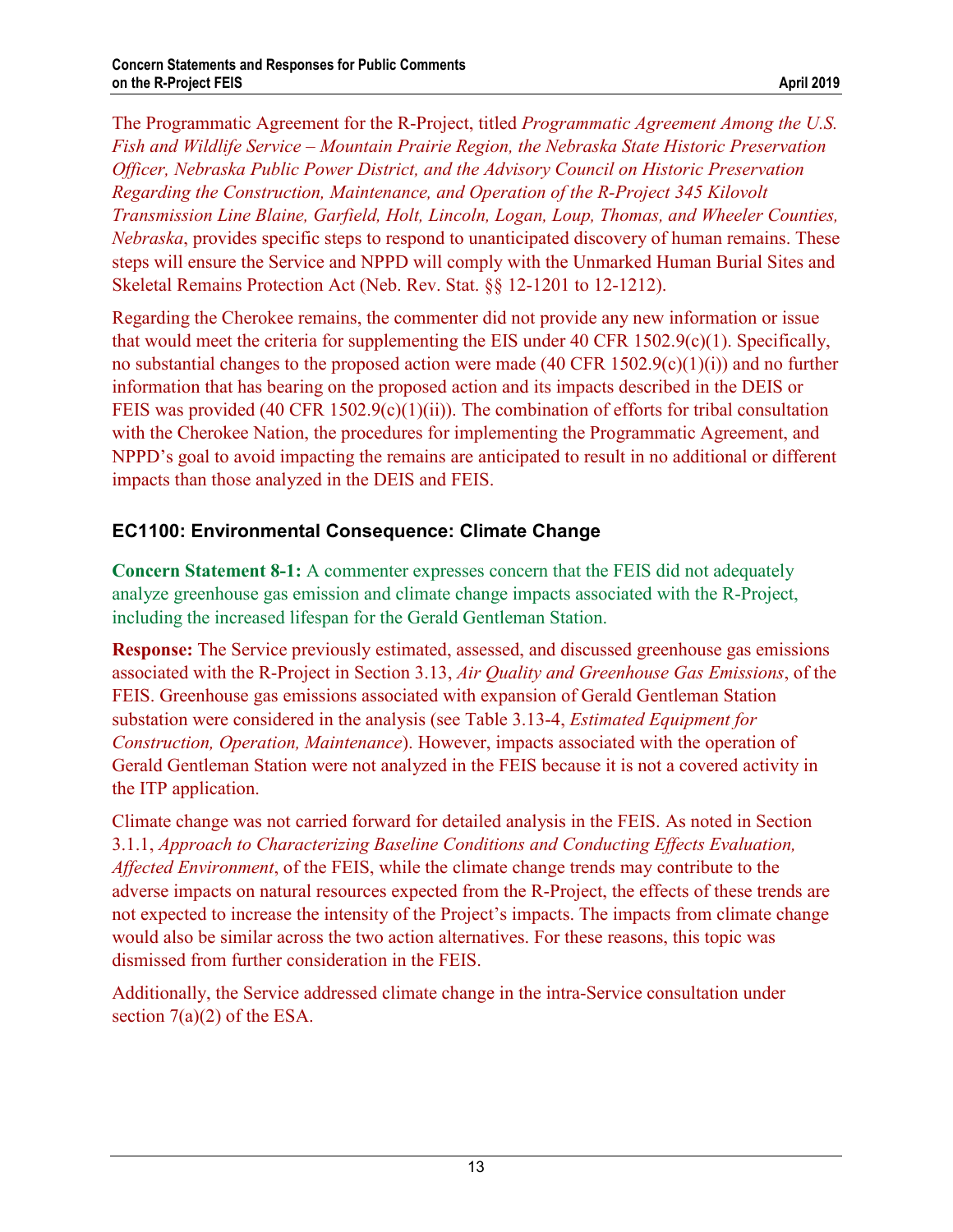# **CI200: Cumulative Impacts: Future Renewable Energy Projects**

**Concern Statement 9-1:** A commenter expresses concern that the R-Project and future wind and solar farms would destroy the Sandhills.

**Response**: The Service previously discussed the cumulative impacts on resources in the Sandhills from past, present, and reasonably foreseeable future actions, including potential renewable energy development, in several sections of Chapter 4, *Cumulative Impacts,* of the FEIS (e.g., Section 4.4.1, *Wetlands*; Section 4.4.2, *Vegetation*; Section 4.4.3, *Wildlife;* and Section 4.4.4, *Special Status Species*). The Service also previously addressed concerns about future renewable energy development in Section CI200: *Cumulative Impacts: Future Renewable Energy Projects*, of the Analysis of Public Comments Report.

The FEIS presents detailed information about the uniqueness of the Sandhills in several resource sections (e.g., Section 3.2.1, *Geology and Soils*, *Affected Environment*; Section 3.3.1, *Water Resources*, *Affected Environment*; Section 3.4.1, *Wetlands*, *Affected Environment*; and Section 3.5.1, *Vegetation, Affected Environment*). The Service also previously addressed the uniqueness of the Sandhills in Concern Statement 5.1-1 in Section AE100: *Affected Environment: All Resource Categories*, of the Analysis of Public Comments Report.

**Concern Statement 9-2:** A commenter expresses concern that construction and operation of the R-Project, and of associated potential future wind energy development, would impact cultural resources and wildlife, including the whooping crane.

**Response:** The Service previously addressed concerns about impacts of the R-Project on wildlife, including those from potential future wind energy development, in Section EC500: *Environmental Consequences: Wildlife*; Section EC600: *Environmental Consequences: Special Status Species*; and Section CI200: *Cumulative Impacts: Future Renewable Energy Projects*, of the Analysis of Public Comments Report. The Service previously addressed concerns about wind development impacts on whooping cranes in Section EC500: *Environmental Consequences: Wildlife*; Section EC600: *Environmental Consequences: Special Status Species*; Section EC650: *Environmental Consequences: Whooping Cranes*; and Section CI200: *Cumulative Impacts: Future Renewable Energy Projects* of the Analysis of Public Comments Report. The Service previously addressed concerns about wind development impacts on cultural resources in Section EC700: *Environmental Consequences: Cultural Resources*, and Section CI200: *Cumulative Impacts: Future Renewable Energy Projects,* of the Analysis of Public Comments Report.

The FEIS discusses the cumulative impacts on wildlife, whooping cranes, and cultural resources from past, present, and reasonably foreseeable future actions, including potential wind energy development in Chapter 4, *Cumulative Impacts*; Section 4.4.3, *Wildlife;* Section 4.4.4, *Special Status Species;* and Section 4.4.7 *Cultural Resources*.

**Concern Statement 9-3**: A commenter expresses concern that the Service did not properly investigate and analyze foreseeable wind energy projects. Generator interconnection requests and Federal Aviation Administration (FAA) wind turbine information should have been obtained and analyzed by the Service to determine indirect effects from the R-Project.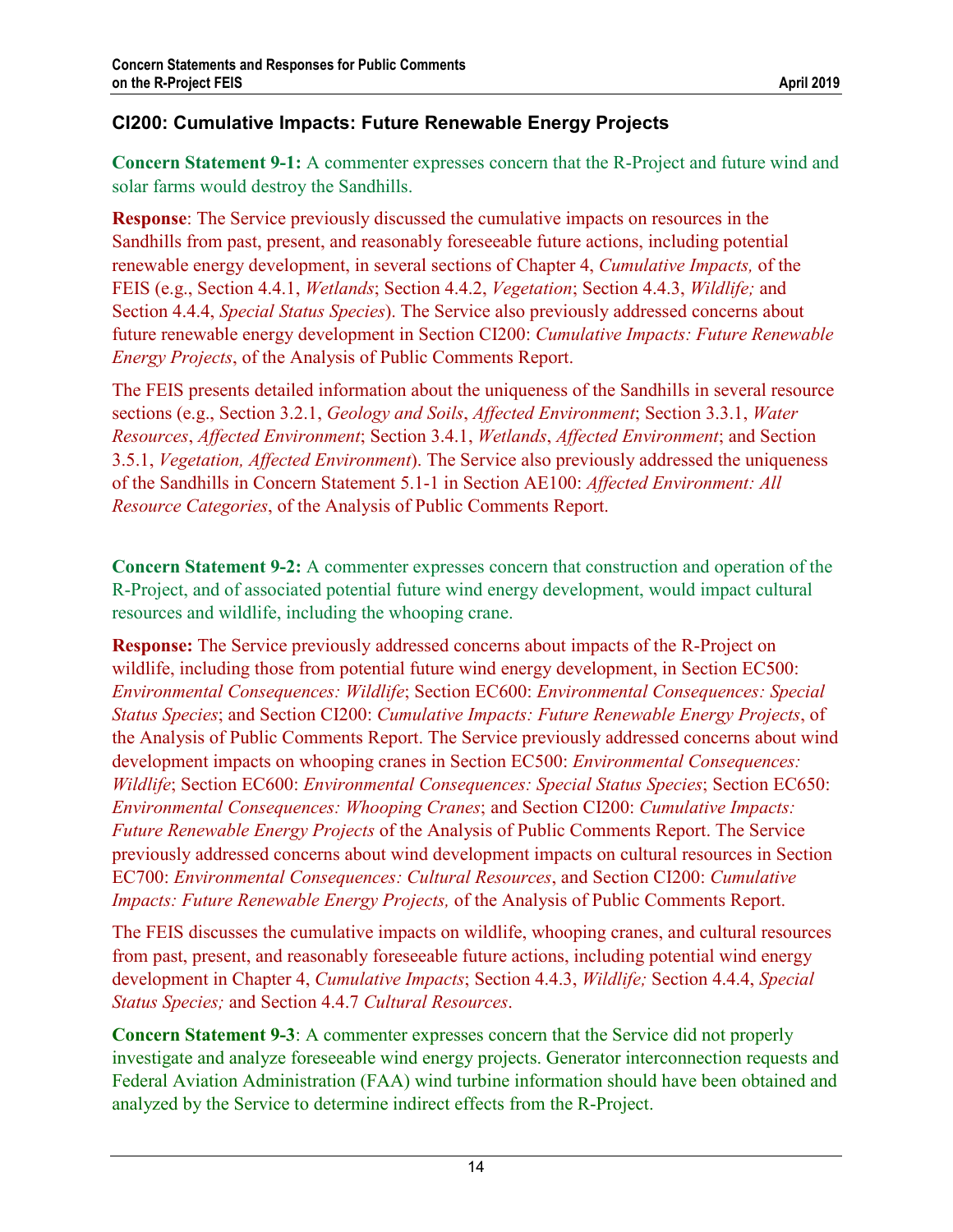**Response:** As the Service previously explained under Concern Statement 5.16-3 in Section CI200: *Cumulative Impacts: Future Renewable Energy Projects*, of the Analysis of Public Comments Report, if future wind projects are proposed, which may include proposal of the need for additional transmission facilities, federal agencies would determine whether a NEPA analysis would be required if federal authorization were involved with the project. The Service cannot speculate as to what may be required for future wind development beyond what is reasonably foreseeable at the time the FEIS is prepared. While wind as a type of action may be reasonably foreseeable, insufficient information is available about the number and configuration of projects on the landscape, number and configuration of turbines, funding, progress of environmental reviews, and status of permits or power purchase agreements to provide a detailed analysis of impacts in Chapter 4, *Cumulative Impacts,* of the FEIS.

As stated in Section 4.3, *Cumulative Impacts, Reasonably Foreseeable Future Actions*, of the FEIS, the development of wind power projects involves numerous steps, each of which takes considerable time, before such projects can be constructed. Steps that must be taken prior to construction of a wind project include siting studies, land acquisition, development of interconnection agreements, regulatory approval, and development of power purchase agreements, among others. Generator interconnection requests and FAA wind turbine proposals are steps within wind project development, but they do not provide sufficient information as to the status of development. While wind as a type of action may be reasonably foreseeable, and some information is available during the development process, insufficient information currently is available to provide a detailed analysis of impacts for any potential future projects other than the Thunderhead Wind Energy Center.

## **REFERENCES**

- Brown, W.M., R.C. Drewien, and E.G. Bizeau. 1987. Mortality of Cranes and Waterfowl from Power Line Collisions in the San Luis Valley-Colorado, pages 128–136. In: Proc. 1985 Crane Workshop. Platte River Whooping Crane Habitat Maintenance Trust and USFWS, Grand Island, Nebraska. J.C. Lewis and J.W. Ziewitz (eds).
- Brown W.M. and R.C. Drewien. 1995. Evaluation of Two Power Line Markers to Reduce Crane and Waterfowl Collision Mortality. Wildlife Society Bulletin 23(2):217–227.
- Butler, M.J. and W. Harrell. 2018. Whooping Crane Survey Results: Winter 2017–2018. Available at: https://www.fws.gov/uploadedFiles/WHCR%20Update%20Winter%202017-2018.pdf.
- French, J.B., Jr., S.J. Converse, and J.E. Austin. 2018. Whooping Cranes Past and Present, pages. 3–16. In: Whooping Cranes: Biology and Conservation. J.B. French et al. (eds.). Academic Press, San Diego, California.
- Morkill, A. and S.H. Anderson. 1990. Effectiveness of Marking Powerlines to Reduce Sandhill Crane Collisions. Wyoming Cooperative Fish & Wildlife Research Unit, Laramie, Wyoming. 102 pp.
- Morkill A. and S.H. Anderson. 1991. Effectiveness of Marking Powerlines to Reduce Sandhill Crane Collisions. Wildlife Society Bulletin 19(4):442–449.